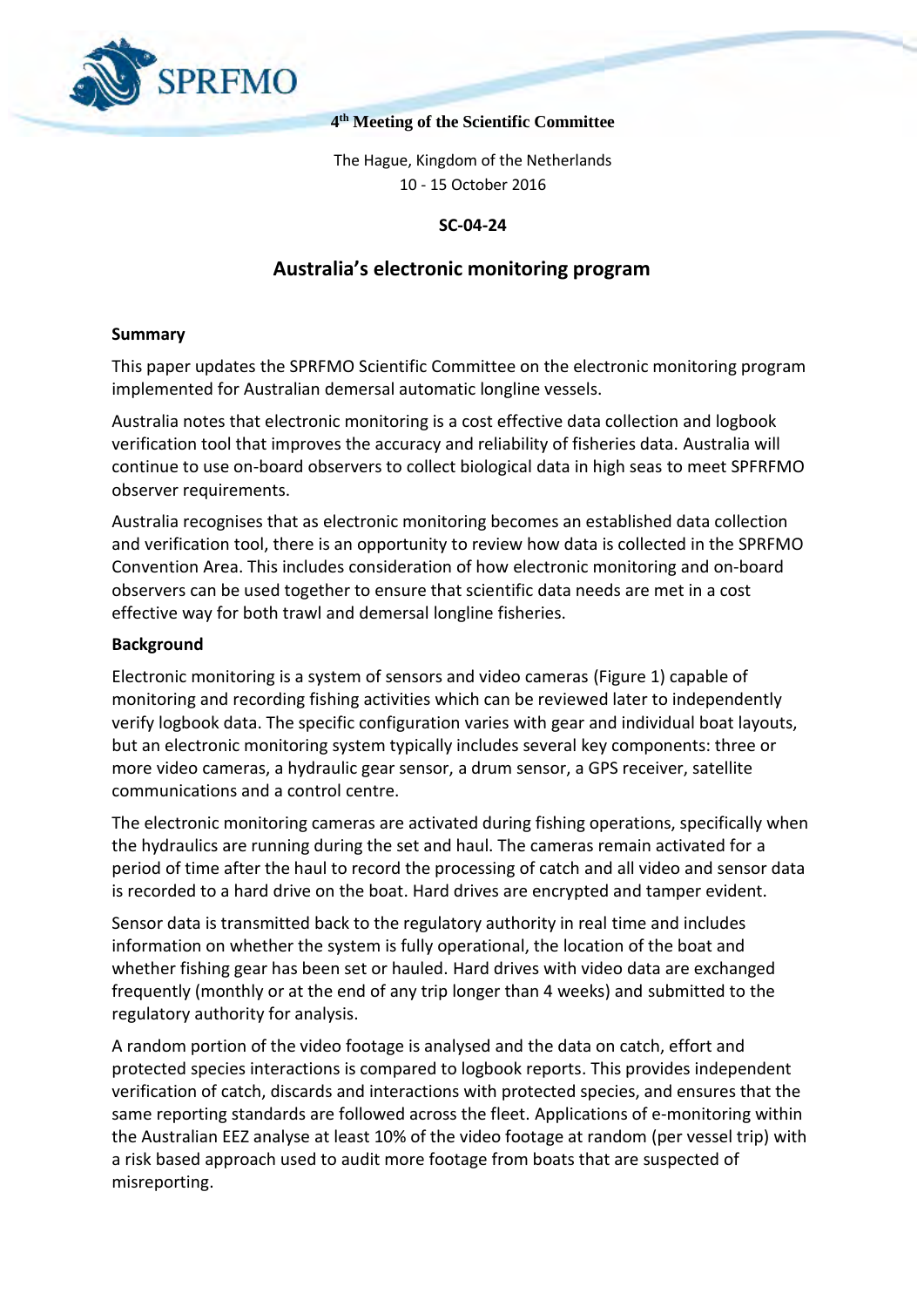

**Figure 1: Example of an electronic monitoring system vessel setup.**

After the hard drives have been analysed, operators receive individual reports on their accuracy of reporting to encourage improved logbook reporting. With improved accuracy in the logbook reporting in the fishery, more accurate data will go into the stock assessments for target species and there will be more reliable information on protected species interactions in the fishery.

### **Australia's electronic monitoring program**

Electronic monitoring is operational in Australian demersal longline, demersal gillnet and pelagic longline fisheries managed by the Australian Government through the Australian Fisheries Management Authority. A more detailed overview of how electronic monitoring is used in the domestic fisheries is included at **Attachment A**.

Since September 2014 electronic monitoring has been installed on two Australian demersal automatic longline boats that fish on the high seas. The electronic monitoring systems monitor 100% of fishing activity.

### **Data collection**

Vessels are provided with regular feedback reports on their performance with respect to the accuracy of their logbooks (see example feedback in [Table 1\)](#page-2-0), as well as the operation and maintenance of the on-board EM system (on issues such as operational status, camera obstruction and cleaning). The final step in the cycle is an improvement in the compliance of vessels with data reporting and fishing practice requirements through the feedback process and, if necessary, through enforcement actions. In cases where catches are recorded in the log but not in the EM data, there is also a feedback process to modify the camera views or change deck handling practices to improve EM accuracy.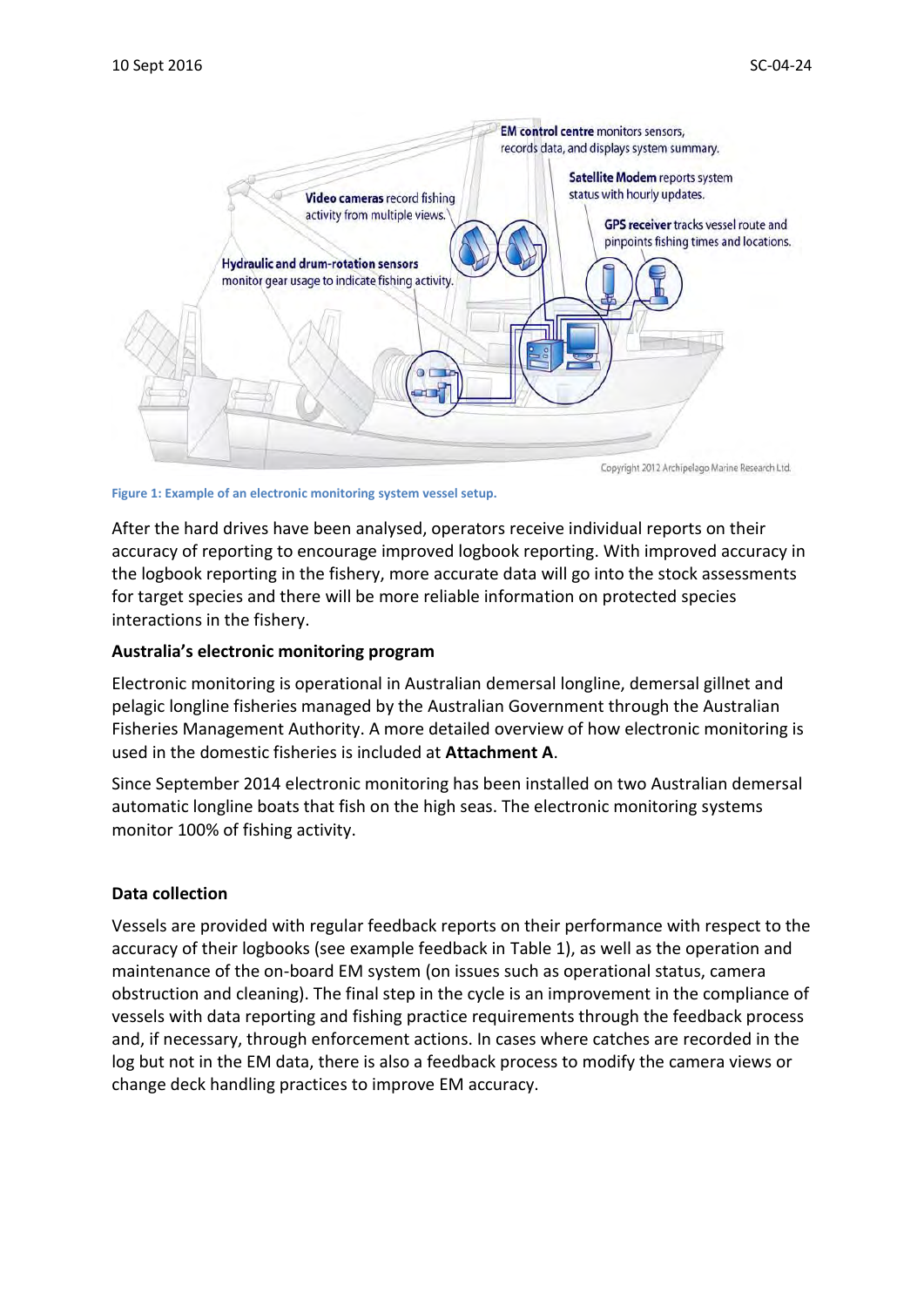<span id="page-2-0"></span>**Table 1: An example of individual fisher feedback on the accuracy their logbooks. Data are counts of fish species retained, released and total. On the left are counts from analysis EM data and on the right from the vessels logbook.** 

| Haul Event: 24 October 2015 @ 10:10 AM |                        |                 | Haul Event: 24 October 2015 |                       |          |                |          |
|----------------------------------------|------------------------|-----------------|-----------------------------|-----------------------|----------|----------------|----------|
|                                        |                        |                 | @ 11:00 AM                  |                       |          |                |          |
|                                        | <b>EM Catch Review</b> |                 |                             | <b>Vessel Logbook</b> |          |                |          |
| <b>Species</b>                         | <b>Retained</b>        | <b>Released</b> | Total                       | <b>Retained</b>       | Released | Total          | Release  |
|                                        | (pcs)                  | (pcs)           | (pcs)                       | (pcs)                 | (pcs)    | (pcs)          | (kgs)    |
| <b>Quota Species</b>                   |                        |                 |                             |                       |          |                |          |
| <b>Gummy Shark</b>                     | 49                     | 1               | 50                          | 51                    | 0        | 51             | 0        |
| <b>School Shark</b>                    | 1                      | 0               | 1                           | 0                     | 0        | 0              | 0        |
| Common Sawshark                        | 5                      | 0               | 5                           | $\overline{2}$        | 0        | $\overline{2}$ | 0        |
| Elephantfish                           | 1                      | 0               | 1                           | 0                     | 0        | 0              | 0        |
| <b>Non - Quota Species</b>             |                        |                 |                             |                       |          |                |          |
| <b>Bluntnose Sixgill</b>               |                        |                 |                             |                       |          |                |          |
| <b>Shark</b>                           | 1                      | 0               | 1                           | $\Omega$              | 0        | $\Omega$       | 0        |
| <b>Broadnose Shark</b>                 | 0                      | 0               | 0                           | 1                     | 0        | 1              | $\Omega$ |
| Port Jackson Shark                     | 0                      | 1               | 1                           | $\Omega$              | 0        | $\Omega$       | 0        |
| <b>Draughtboard Shark</b>              | 22                     | 1               | 23                          | 22                    | $\Omega$ | 22             | $\Omega$ |
| Longsnout Boarfish                     | 1                      | $\Omega$        | 1                           | O                     | 0        | 0              | 0        |
| <b>Boarfishes</b>                      | O                      | $\Omega$        | $\Omega$                    | 1                     | $\Omega$ | 1              | $\Omega$ |
| <b>Stargazers</b>                      | 0                      | 1               | 1                           | O                     | $\Omega$ | $\Omega$       | 0        |

### **Comparison between observers and EM**

A trial was conducted between October 2009 and August 2010 EM to determine the viability of using EM in on pelagic longline vessels in the Australian Eastern Tuna and Billfish Fishery. The trial examined the efficacy of EM for specific monitoring tasks, developed an approach to use EM data to audit logbooks and undertook a cost benefit analysis of EM compared with at-sea observers. Research was conducted on ten vessels and involved parallel data collection with both EM and at-sea observers.

A total of 3794 catch items were compared between EM and at-sea observer data. Catch identification was aligned for 70.2 per cent of items, 4.8 per cent of items were detected by EM viewers but not the observer and 25 per cent of the items were recorded by the observer but not by the EM analyst. Most (75.7 per cent) of the catch items that were absent from the EM data were recorded as *released.* Differentiating the species of tuna for smaller sized fish (southern bluefin tuna, bigeye tuna and albacore) from video footage was difficult (noting that trials at this time were undertaken using lower resolution cameras than those currently used).

Limited comparison has been undertaken on automatic longline vessels to determine the efficacy of EM compared to on-board observers. One automatic longline trip analysed to date found more individual fish were counted using EM data compared to the on-board observer, though fewer species were identified compared to the on-board observer. However, it is worth noting that there were protected species interactions identified by the EM reviewer that were not detected by the on-board observer which highlights the effectiveness of EM for detecting these types of interactions due to its full-time coverage.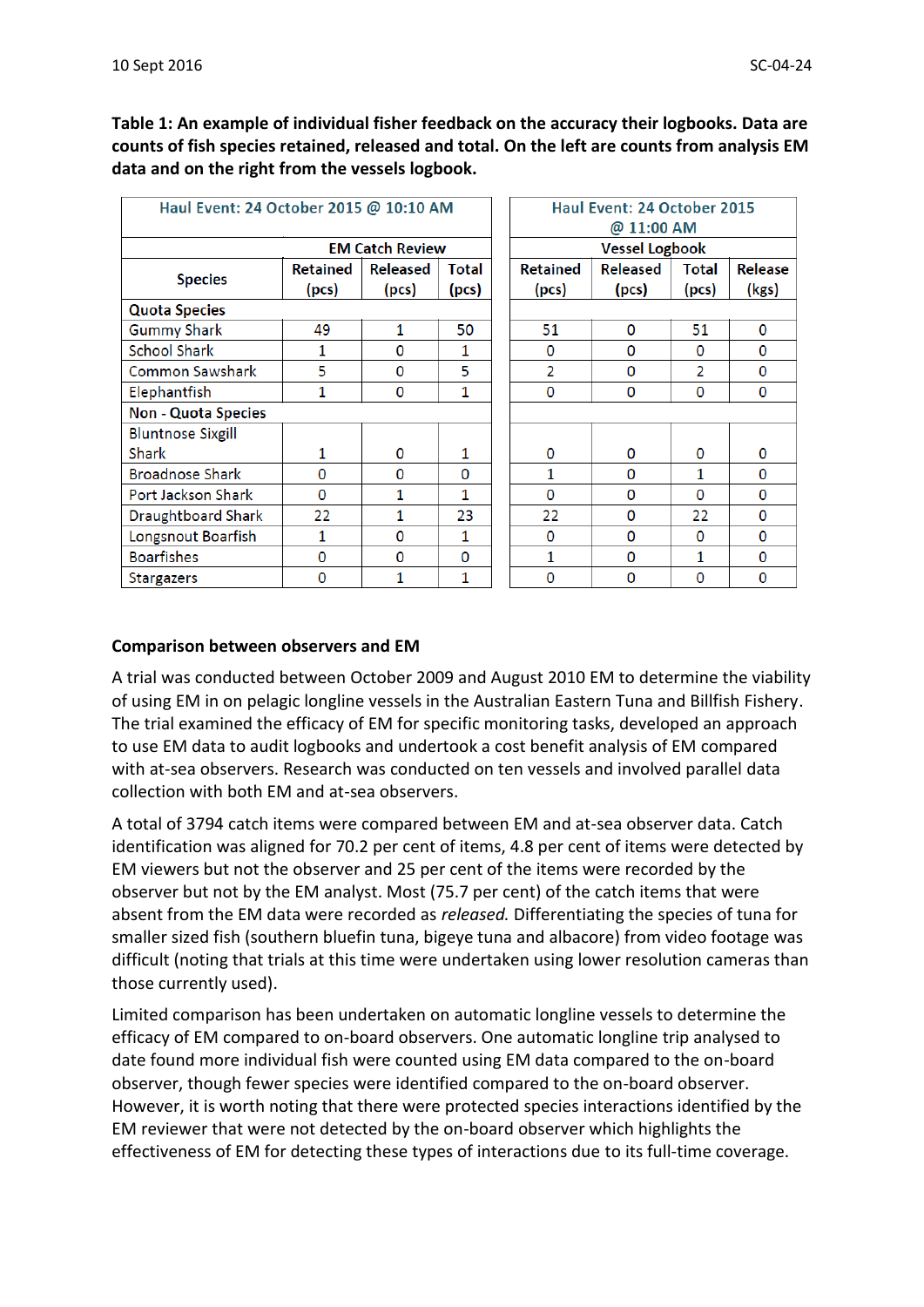#### **Comparison between EM and logbook**

Preliminary results from the Australian demersal gillnet sector indicate that there are no significant differences between logbook and EM data when considering quota species either retained or discarded. However, due to changes in the fishery logbooks there were very limited data for discards so further analysis will be required in the future.

#### **Australian demersal longline**

There have been an insufficient number of trips to date for a comparison between demersal longline data obtained from electronic monitoring, logbook and observers.

#### **Potential applications for other fishing methods**

Australia considers that in the future a similar electronic monitoring program could be used to complement SPRFMO's existing arrangements with on-board observers and to strengthen monitoring for other high seas fisheries including the high seas trawl fisheries. Electronic monitoring can monitor 100% of fishing activity and be used to audit logbook records of discards, bycatch and interactions with protected species and vulnerable marine ecosystems. When used in conjunction with on-board observers on trawl boats, the tasks allocated to the observer coverage could be prioritised to biological and catch composition data required by the Scientific Committee. This would ensure that data continues to be collected to support future stock assessments, is enhanced and its collection is cost effective.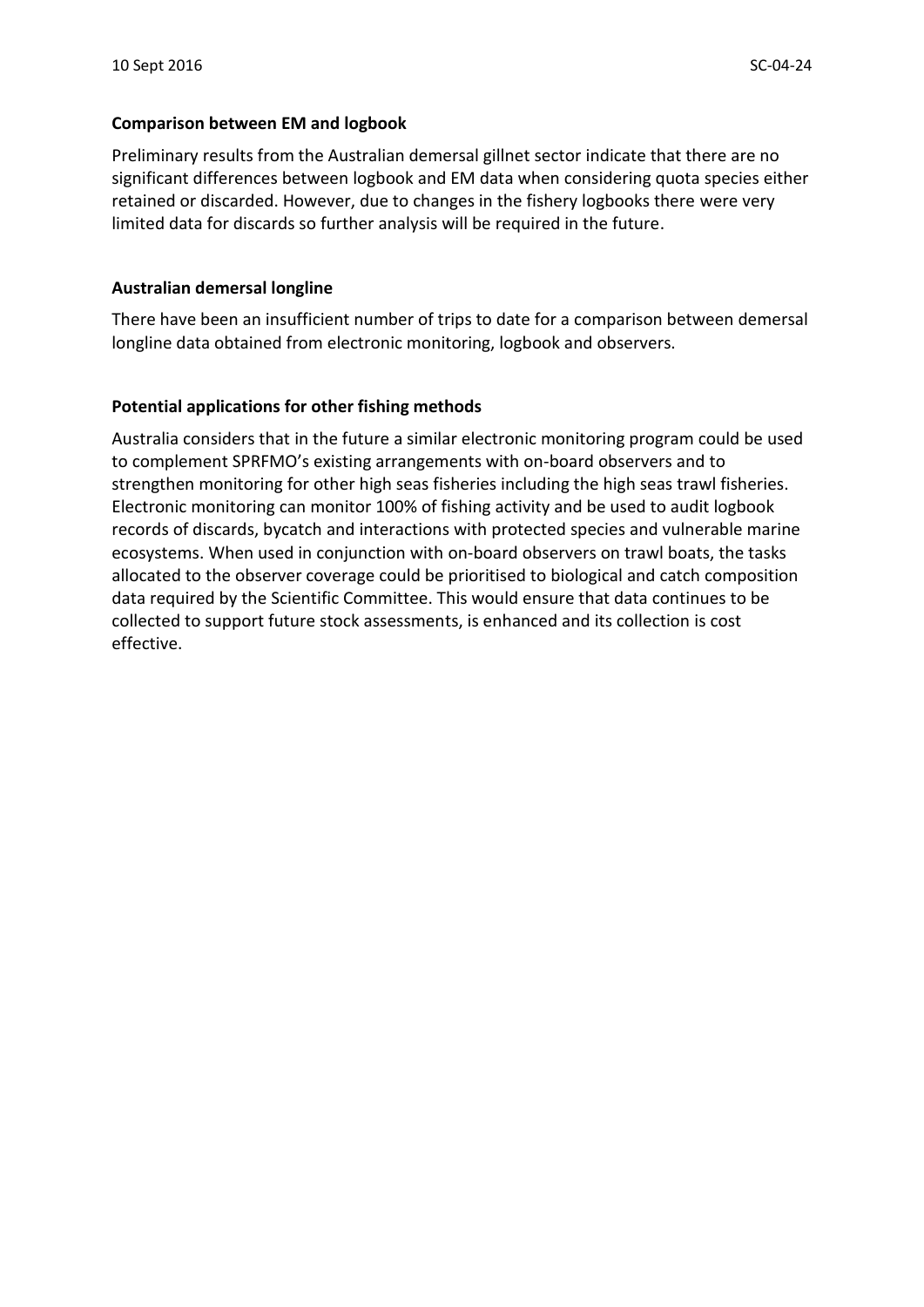# **Australian Fisheries Management Authority Electronic Monitoring Program Attachment A**

Program Overview



**Australian Government Australian Fisheries Management Authority**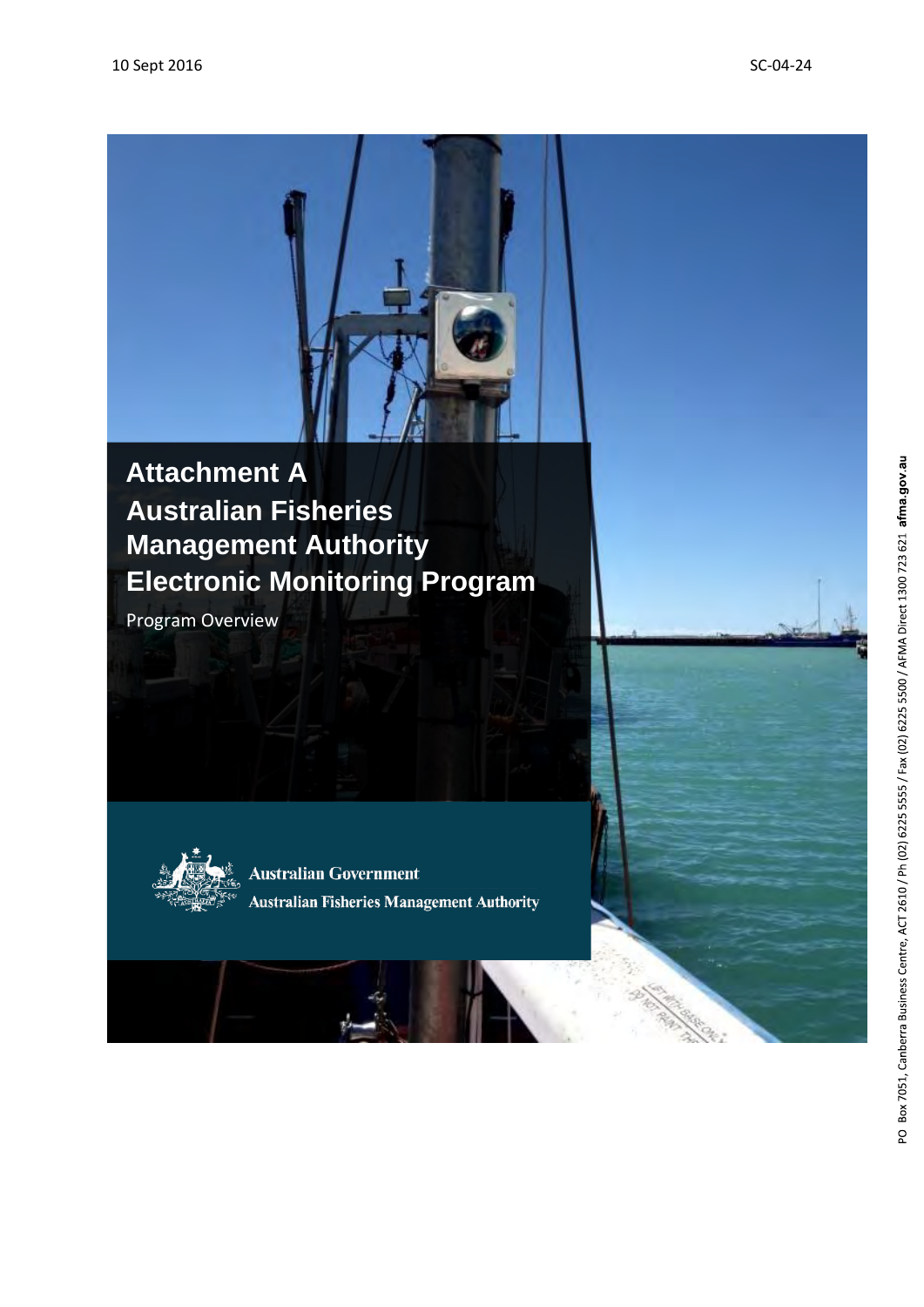# **Contents**

| 5.3 Boat qualification, e-monitoring coverage percentages and audit rates  15 |  |
|-------------------------------------------------------------------------------|--|
|                                                                               |  |
|                                                                               |  |
| 5.3.3 Requirement for the installation of e-monitoring on boats  16           |  |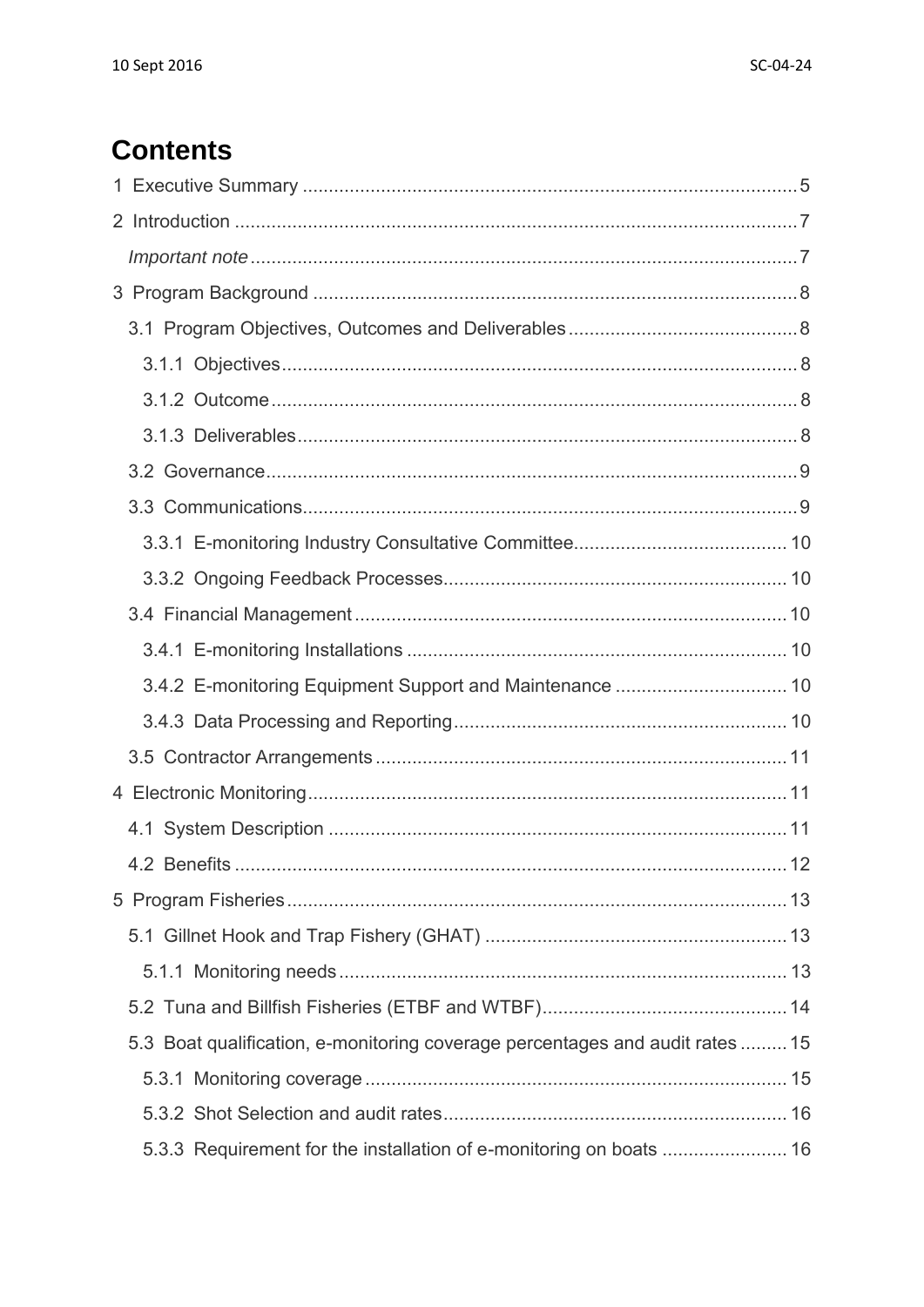| 5.3.4 Qualification for fully subsidised e-monitoring equipment and installation 16 |  |
|-------------------------------------------------------------------------------------|--|
|                                                                                     |  |
|                                                                                     |  |
|                                                                                     |  |
|                                                                                     |  |
|                                                                                     |  |
|                                                                                     |  |
|                                                                                     |  |
|                                                                                     |  |
|                                                                                     |  |
|                                                                                     |  |
|                                                                                     |  |
|                                                                                     |  |
|                                                                                     |  |
|                                                                                     |  |
|                                                                                     |  |
|                                                                                     |  |
|                                                                                     |  |
|                                                                                     |  |
|                                                                                     |  |
|                                                                                     |  |
|                                                                                     |  |
|                                                                                     |  |
|                                                                                     |  |
|                                                                                     |  |
|                                                                                     |  |
|                                                                                     |  |
|                                                                                     |  |
|                                                                                     |  |
|                                                                                     |  |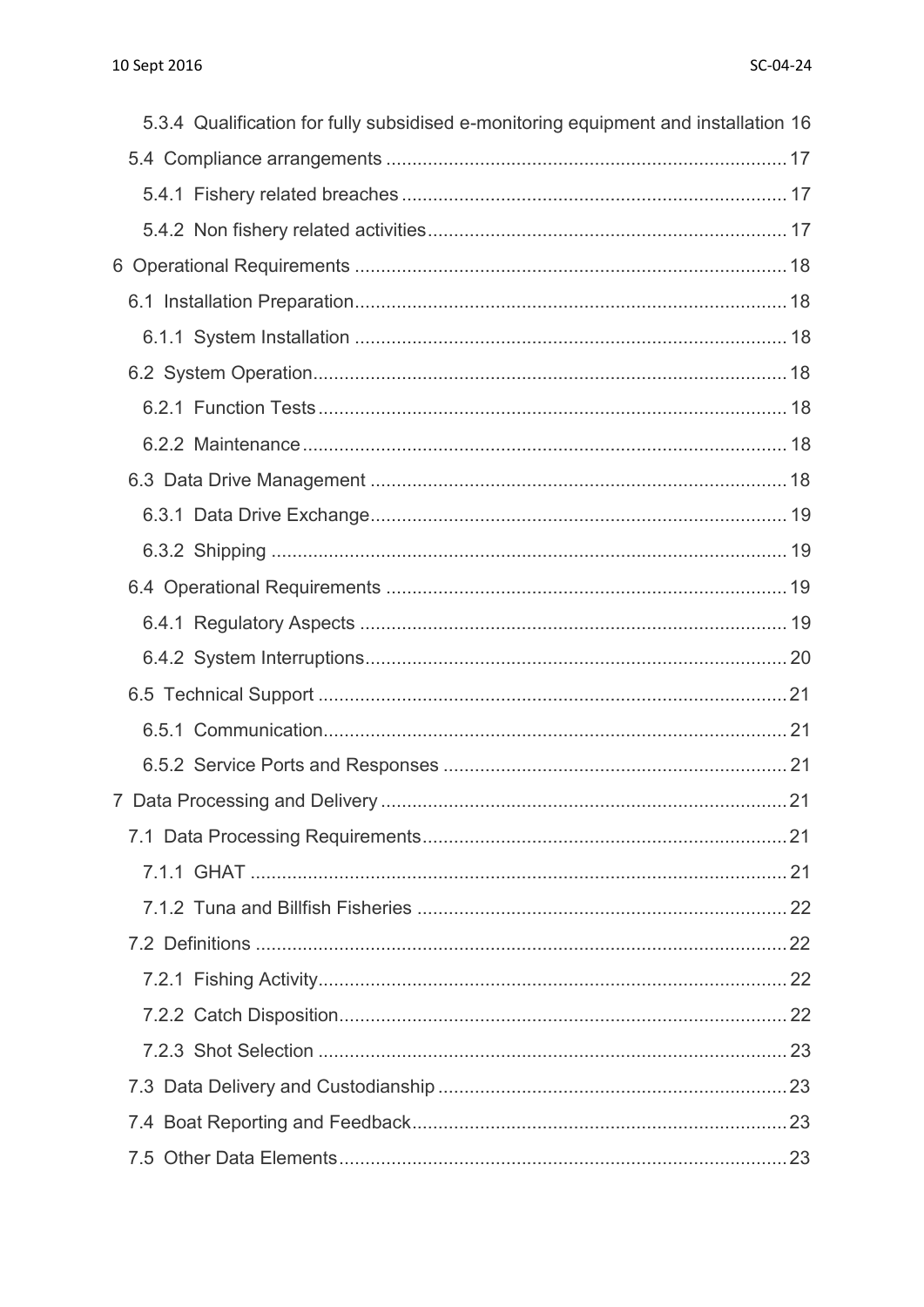# **Figures**

|--|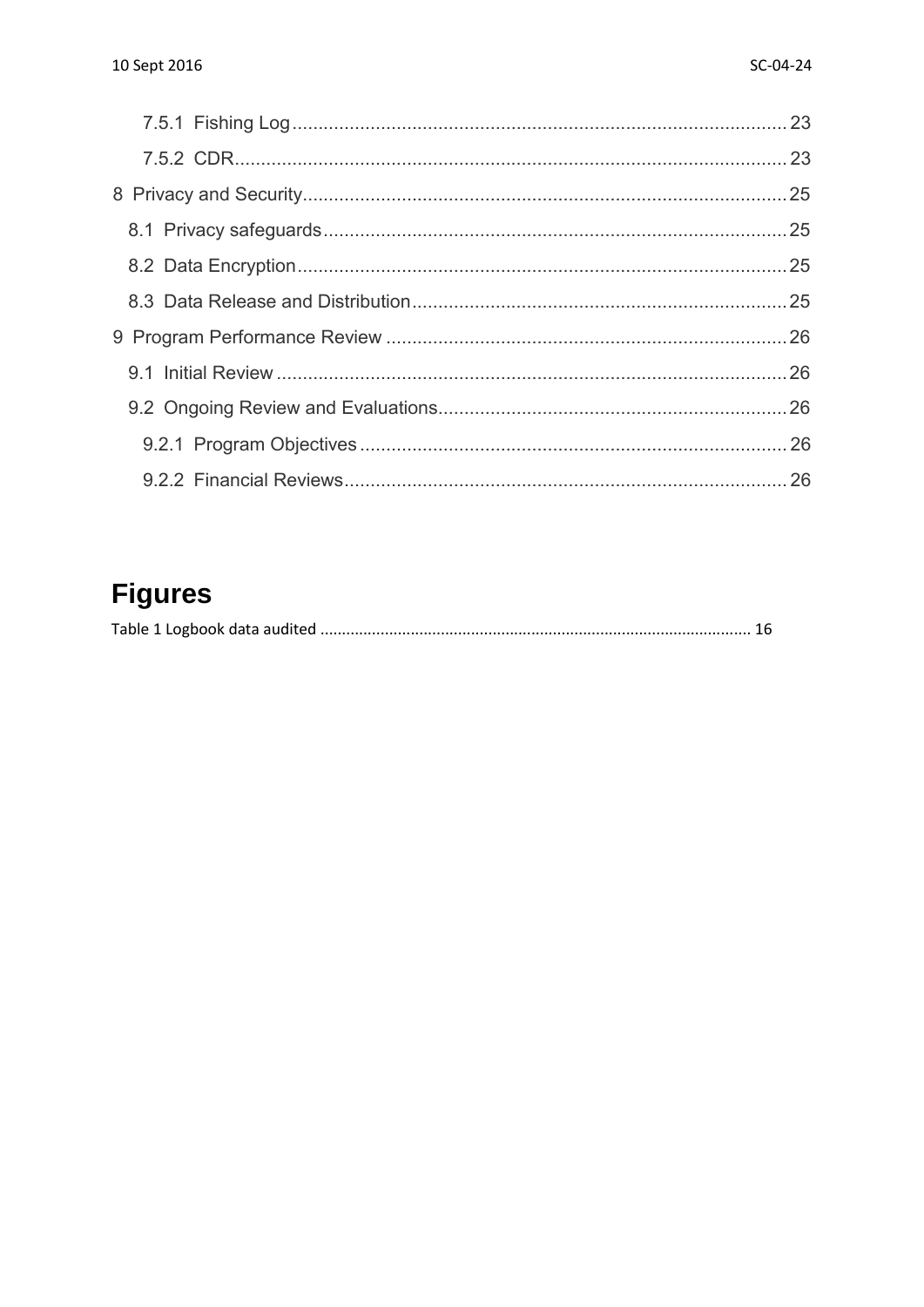

<span id="page-8-0"></span>During the 2014-15 finanical year, AFMA commenced the implementation of e-monitoring in the Eastern Tuna and Billfish Fishery (ETBF), Western Tuna and Billfish Fishery (WTBF) and Gillnet Hook and Trap (GHAT) sector of the Southern and Eastern Scalefish and Shark Fishery (SESSF). This is in accordance with the *Fisheries Management Act 1991* that allows the use of electronic monitoring (e-monitoring).

The AFMA e-monitoring program will use video and sensor data to independently validate fisheries' logbook information. This program will provide accurate and near real time fisheries data, which can be incorporated into fisheries management decisions and be used as a tool to monitor compliance within the fisheries to which it is being implemented.

The data obtained from each fishing trip will assist in collecting reliable information on the:

 $\Box$  total catch and discards for all commercial species and bycatch  $\Box$  total fishery interactions with protected species.

### *Requirement for the installation of e- monitoring on boats*

ETBF and WTBF boats that have fished for more than 30 days in the previous or current fishing season will be required to operate an e- monitoring system.

Gillnet and autoline boats in the GHAT fishery that have fished for more than 50 days in the previous or current fishing season will be required to operate an e- monitoring system. Manually baited longline boats in the GHAT fishery that have fished for more than 100 days in the previous or current fishing season will be required to operate an e-monitoring system.

### *Costs*

Between December 2014 and June 2015, AFMA will fund the cost of installing e- monitoring systems to qualified boats. The ongoing e- monitoring program will be cost recovered from industry.

### *Requirements of operators* Operators

will be required to:

- Undertake a Functionality Test
- Perform a data drive exchange and return used data drives to AFMA
- Maintain their e- monitoring System in good working order
- Complete Daily Fishing Logs and Catch Disposal Records as required in management arrangements for the fishery.

If there is an e- monitoring system breakdown, the operator of the boat must report to the contractor, Archipelago Asia Pacific (AAP), as soon as it is known, to resolve the issue. Conditions for operating a boat with a non-operational e-monitoring system can be found in section 5.4 of this document.

### *Misreporting and breaches*

Data from e- monitoring will be compared with the data from daily fishing logbooks for quality assurance purposes. Fishers are still required to record all their catch in their logbook or E-log. Where significant misreporting is detected, higher levels of e-monitoring review will be undertaken for those boats at the cost of the concession holder.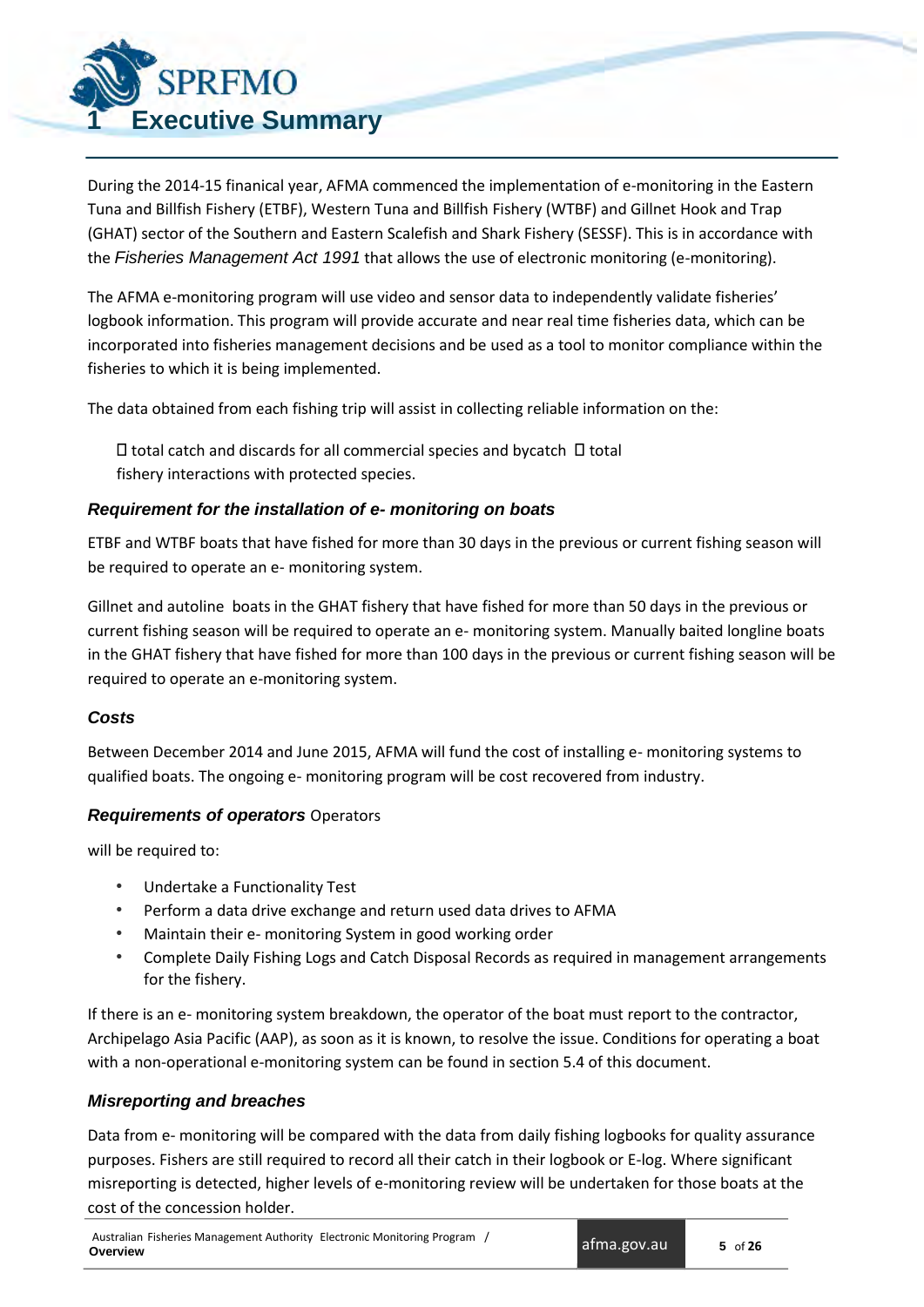Any intentional harm to protected species and/or bycatch species that are released will be noted and referred to the AFMA Compliance Section.

The focus of e- monitoring is on fishing activities, however if the footage observed is suspected of contravening an Australian or International law, it will be reported to the relevant authority.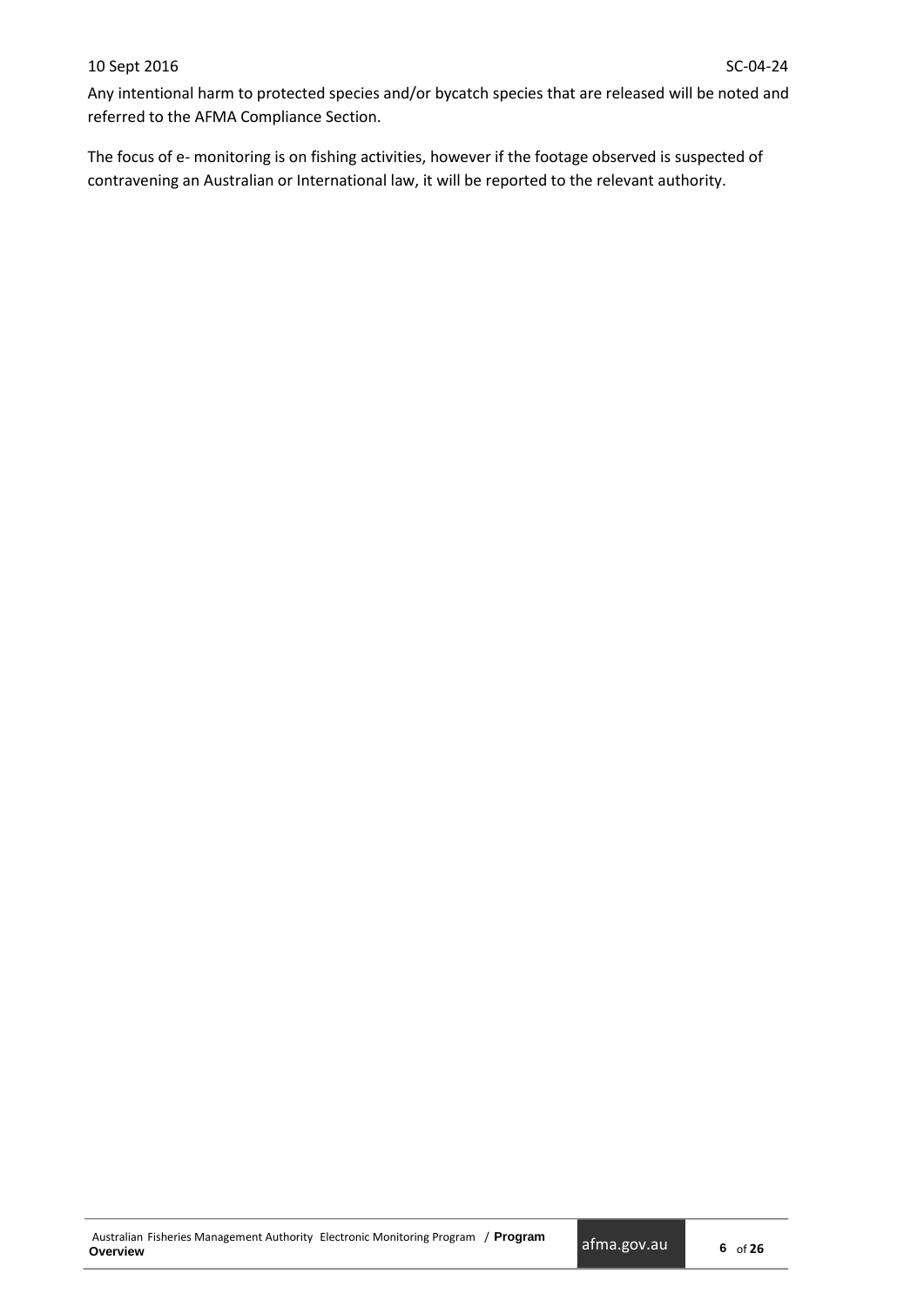# <span id="page-10-0"></span>**2 Introduction**

The purpose of this document is to provide an overview of the e-monitoring program. This document details the policies and procedures governing the e-monitoring program, it describes the operational components of the e-monitoring program and it informs concession holders, boat masters and crew of their obligations for the use and maintenance of emonitoring systems.

## <span id="page-10-1"></span>*Important note*

Every effort has been made to ensure that the information contained in this booklet is correct and accurate at the time of printing. However, the information provided is intended to serve as a guide only, and therefore AFMA and its contractors will not be liable for any loss caused, whether due to negligence or otherwise, arising from the use of, or reliance upon, this document.

Please contact AFMA to ensure you have the most recent version of the document.

<span id="page-10-2"></span>This document is not intended to replace any conditions or requirements of an operator's concession of the relevant management plan, *Fisheries Management Act 1991* and the *Fisheries Management Regulations 1992*. Some of the items in this booklet may not apply to a particular fishing operation. Operators should refer to the key documents listed in this document.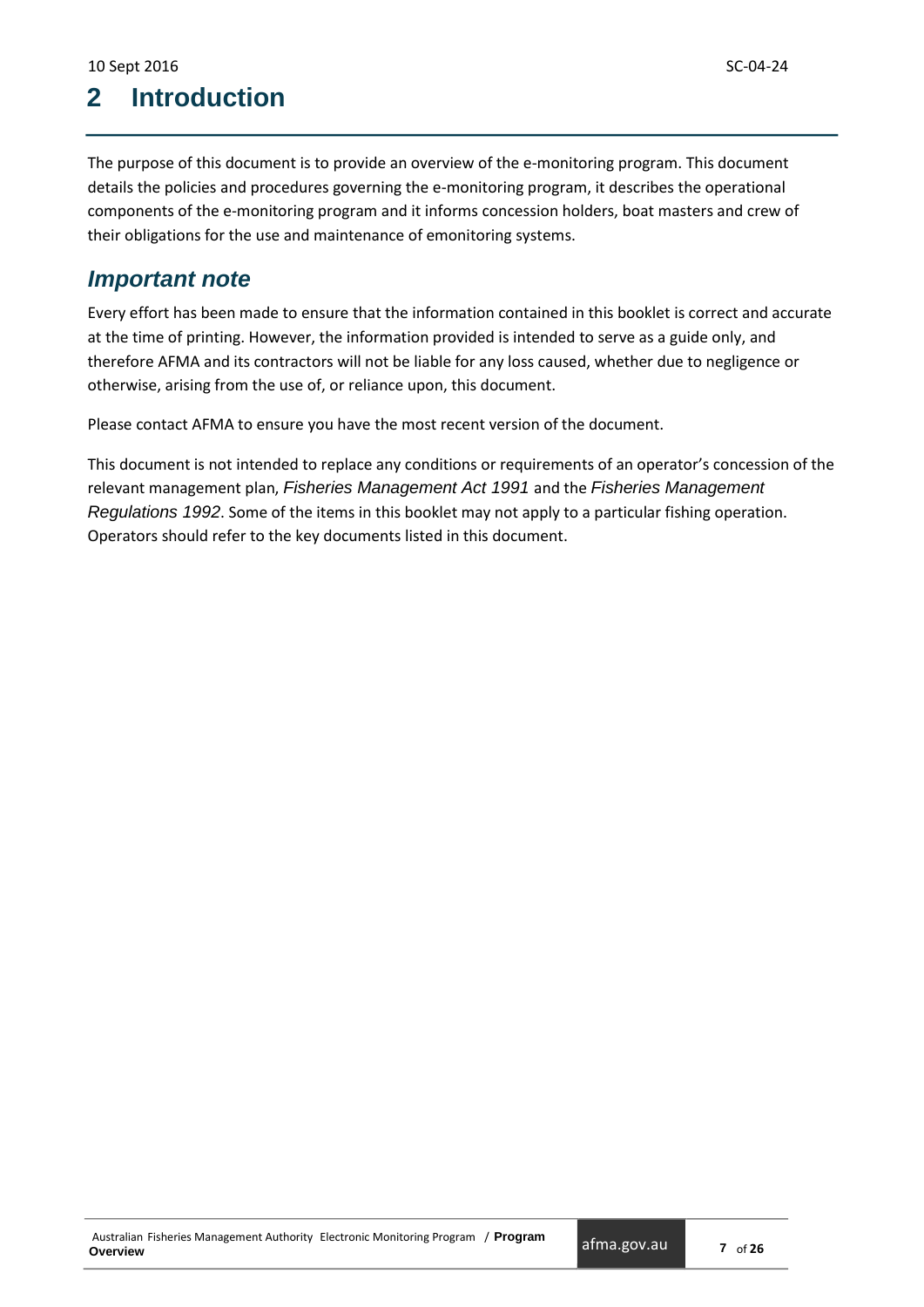# **3 Program Background**

This section describes the overarching aspects of the program, including objectives and outcomes. It will provide the basis for defining the operational features of the program.

# <span id="page-11-0"></span>**3.1 Program Objectives, Outcomes and Deliverables**

### <span id="page-11-1"></span>**3.1.1 Objectives**

E-monitoring can provide both efficient and cost-effective data collection and monitoring for fisheries management, ensuring fishing and related activity is consistent with the principles of ecologically sustainable development.

There are several key specific objectives that this program will realise:

- cost reductions by providing a cost effective alternative to observers in some circumstances
- increased confidence in data quality achieved through cross validation with data captured in logbooks and observer records
- reduced regulatory burden through: enabling fishery restrictions to be applied at an individual boat level; more efficient and cost effective rules; removal of the need for observers in some cases;
- a higher level of monitoring that is capable of scaling to 100% coverage with opportunity for review and secondary assessment
- greater compliance with management arrangements such as the use of bycatch mitigation devices
- helping the fishing industry to monitor their performance through reports which encourages selfcorrection of low performers
- reduced work place health and safety risks to AFMA through reduced risk of having less observers
- the ability to better demonstrate to the community that boats are operating sustainably and assist in achieving third party certification (e.g. MSC).

Through these objectives, e-monitoring can help demonstrate accountability of the fishing industryto the Australian community. Further, it enables better decision making capability to inform management arrangements and ensure fishing sustainability.

### <span id="page-11-2"></span>**3.1.2 Outcome**

The AFMA e-monitoring program will use video and sensor data to independently validate fisheries' logbook information. The e-monitoring program will generate accurate and near realtime fisheries data which can be incorporated into fisheries management decisions and verification of compliance with regulations.

## <span id="page-11-3"></span>**3.1.3 Deliverables**

The program will develop and implement a monitoring system that generates verified, accurate and near real-time fisheries data.

E-monitoring systems will:

• be fitted to qualifying boats fishing in the Eastern Tuna and Billfish Fishery (ETBF), Western Tuna and Billfish Fishery (WTBF) and Gillnet Hook and Trap (GHAT) sector of the Southern and Eastern Scalefish and Shark Fishery (SESSF)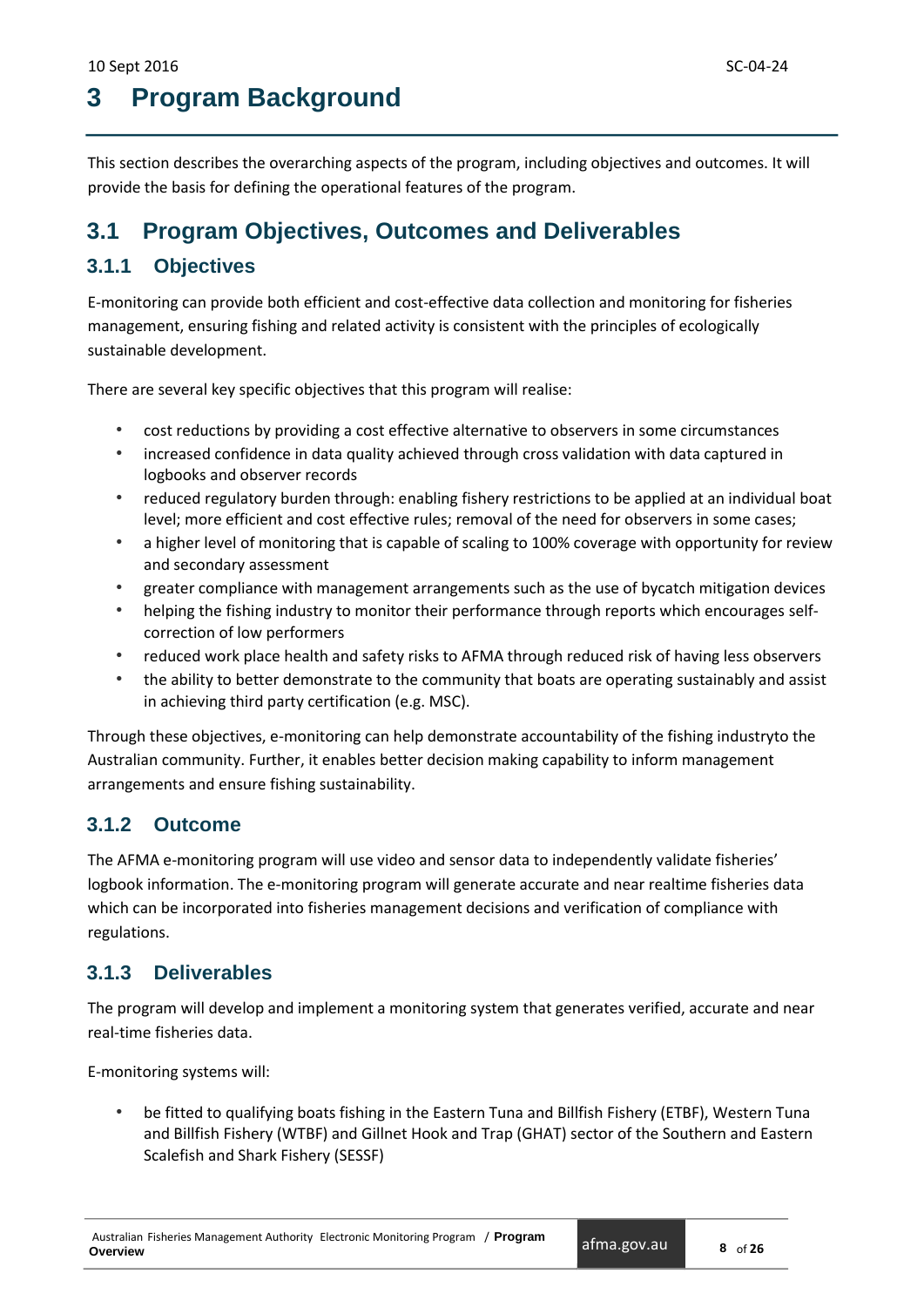#### 10 Sept 2016 SC-04-24

• identify when a boat engages in fishing activity, including  $\circ$  identification of the boat  $\circ$  the location of fishing activity  $\circ$  the date and time of fishing activity  $\circ$  the species being caught  $\circ$  the quantity, both retained and discarded of each species o the type of fishing gear used.

The data management and analysis components of the program will:

- identify trips and fishing events
- ensure AFMA regularly makes logbook data available to the contractor, Archipelago Asia Pacific (AAP), in a secure form
- ensure regular and timely exchange of data drives occur (monthly exchanges)
- ensure data drives are tracked and handled to meet chain of custody requirements
- determine, for all fishing events, if fishing has occurred in a closed area
- analyse a proportion of sensor and video footage as defined in this document.
	- o record all catch events and other required data as annotations
	- o supply annotation data to AFMA
- compare e-monitoring data with fishing logbook data
- provide timely feedback to skippers and boat owners about data quality
- provide timely exception reports where discrepancies between logbook data and emonitoring data are seen.

Longer-term program deliverables may include:

- an evaluation strategy including special analyses and reports using data generated from the program to determine o changes in logbook data quality over time o the cost effectiveness of the program
- potential to remove the need for integrated computer vessel monitoring systems (VMS) over the long-term.

# <span id="page-12-0"></span>**3.2 Governance**

The following agencies or entities have responsibilities from a management, planning, or operation perspective:

- Industry consultative group: Support the development of program policy, implementation and review of the program
- Commonwealth Fisheries Association: Review the implementation of e-monitoring in the ETBF, WTBF and GHAT fisheries, support communications
- AFMA –Service One: Project management, program implementation(operations)
- AFMA Fisheries Management: Management actions, policy development, input into program design
- AFMA and Resource Assessment Group: Data requirements, input into management and program design
- AFMA Compliance: Enforcement issues, input into program design
- AAP: Designated contractor for delivery of equipment, maintenance and data services.

# <span id="page-12-1"></span>**3.3 Communications**

AFMA and AAP highly value stakeholder engagement and have jointly developed a communication strategy. The key points of the communication strategy have been drawn from this overview. An e-monitoring industry consultative committee has also been formed to ensure that there is consistent engagement from industry throughout the program.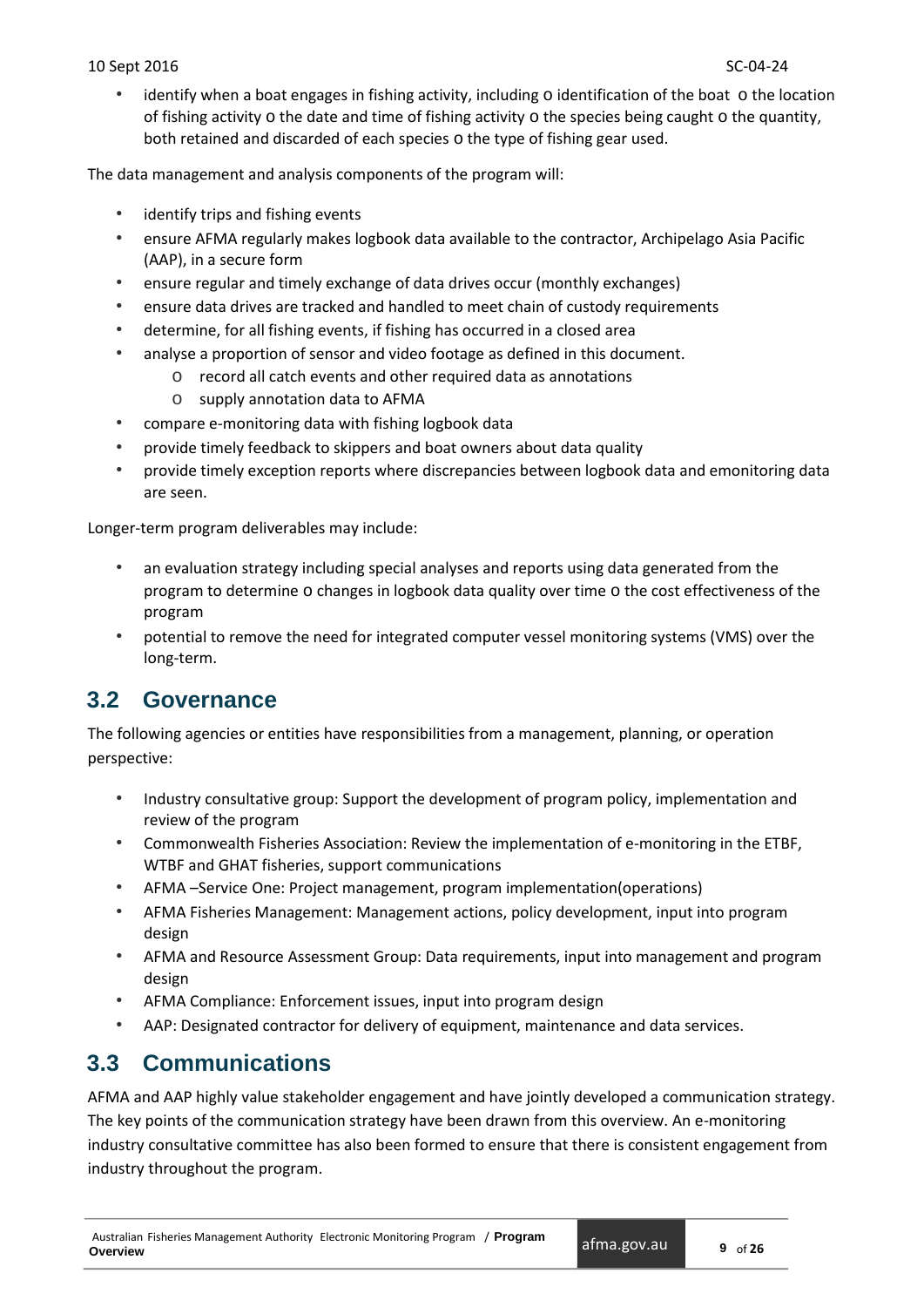## <span id="page-13-0"></span>**3.3.1 E-monitoring Industry Consultative Committee**

In addition to existing Management Advisory Committee (MAC) and Resource Advisory Group (RAG) processes, an industry consultative committee has been formed. This committee serves as the main vehicle for communication and program interaction between AFMA, AAP, and the fishing community. Industry committee members are representatives from the CFA and nominated members of relevant MACs. Its main function is to:

- provide direct industry feedback on program operational matters to AFMA and AAP
- act as a consultative group for operational changes
- disseminate important program issues to and from individual fishers
- provide direct input into the development of this document and the program review process.

## <span id="page-13-1"></span>**3.3.2 Ongoing Feedback Processes**

AFMA and AAP are committed to providing feedback to concession holders, MACs, RAGs and the industry consultative committee. This includes:

- program and technical updates
- feedback on the performance of their e-monitoring system
- feedback on logbook catch reporting (as compared to e-monitoring).

# <span id="page-13-2"></span>**3.4 Financial Management**

Costs of the initial implementation of the e-monitoring program are being funded by AFMA.

The ongoing e-monitoring program costs, including; installation and maintenance of the emonitoring systems, routine costs for shipping data drives and routine data processing; will be cost recovered from industry. Details of cost recovery arrangements are outlined in a seprate cost recovery document.

## <span id="page-13-3"></span>**3.4.1 E-monitoring Installations**

Costs of the initial installations of e-monitoring systems for qualified boats are being funded by AFMA. The initial install period is between December 2014 and June 2015. Alterations to fishing boats to assist the installation (such as the installation of hydraulics or camera booms) of e-monitoring systems are the responsibility of the concession holder and will not be funded by AFMA.

Boats not installed during this period will be subject to the cost of labour and equipment for emonitoring installation.

## <span id="page-13-4"></span>**3.4.2 E-monitoring Equipment Support and Maintenance**

E-monitoring systems are covered under standard equipment warranties. These warranties cover things like manufacturing defects. It is expected that boats maintain the equipment with reasonable care. Replacement and repair of damaged equipment, and associated labour, outside of warranty will be cost recovered.

## <span id="page-13-5"></span>**3.4.3 Data Processing and Reporting**

Ongoing data processing costs will be recovered from industry by AFMA. AFMA is consulting with industry through the e-monitoring industry consultative committee on the mechanism for recovering these costs. This will commence in the 2015/16 financial year.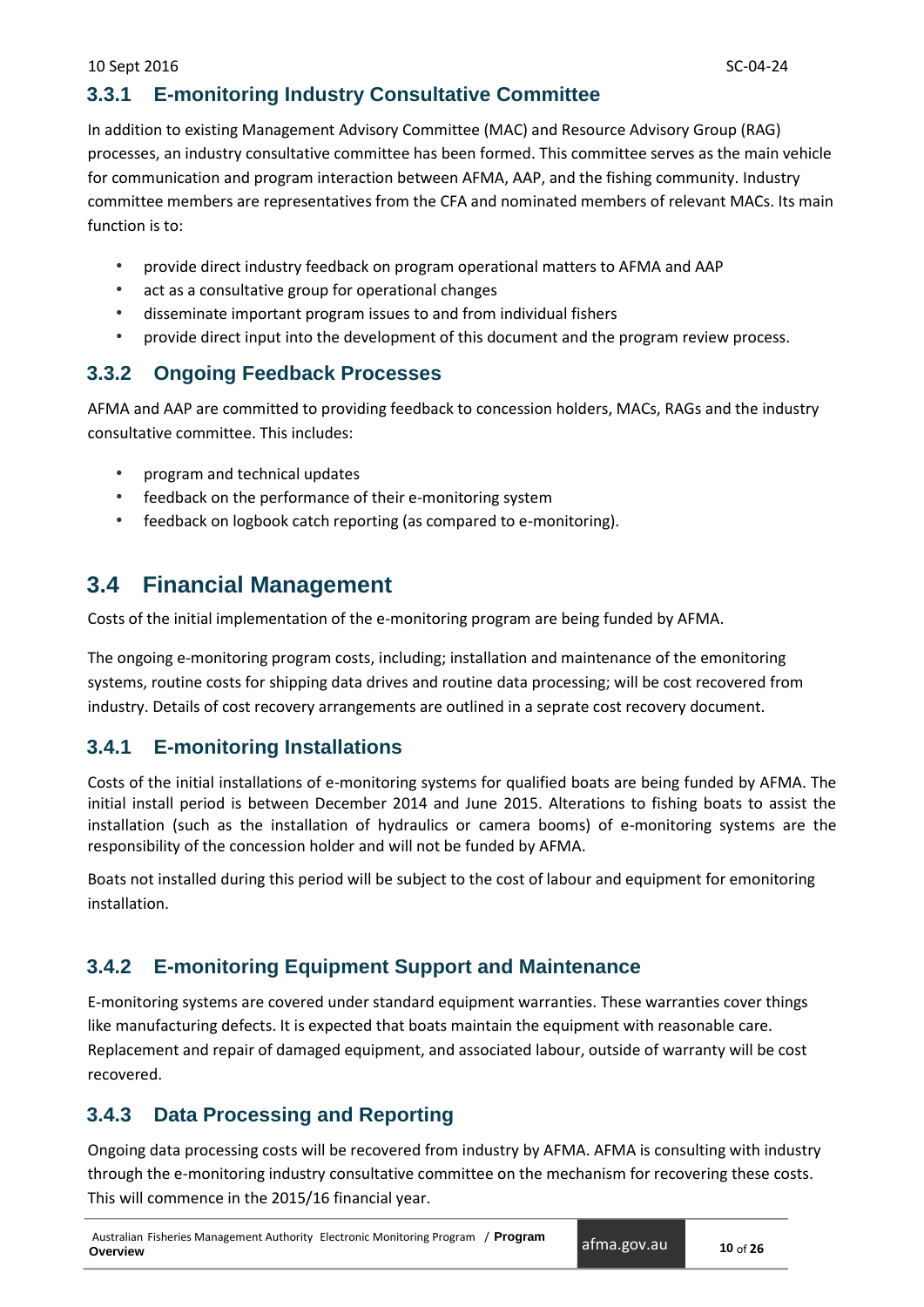# <span id="page-14-0"></span>**3.5 Contractor Arrangements**

AFMA has contracted Archipelago Asia Pacific Pty Ltd. for the provision of e-monitoring equipment, installation and support, and data processing. Archipelago Asia Pacific is based in Canberra:

Archipelago Asia Pacific Pty Ltd

Unit 1, 6 Phipps Close,

Deakin, ACT, 2600

Phone: 02 6162 1192

Web: www.Archipelago-ap.com.au

Archipelago Asia Pacific Pty Ltd. are a wholly owned subsidiary of Archipelago Marine Research Ltd in Canada:

Archipelago Marine Research Ltd.

525 Head Street,

Victoria, BC, Canada, V9A 5S1

Phone: +1 250-383-4535

Web: [www.Archipelago.ca](http://www.archipelago.ca/)

# <span id="page-14-1"></span>**4 Electronic Monitoring**

## <span id="page-14-2"></span>**4.1 System Description**

E-monitoring is a system of sensors and video cameras capable of monitoring and recording fishing activities which can be reviewed later to verify logbook data. Although specific configuration varies with gear and individual boat layouts, an electronic monitoring system typically includes several key components: three or more video cameras, a hydraulic gear sensor, a drum sensor, a GPS receiver, satellite communications and a control centre. The data collection software monitors the e-monitoring system, and stores relevant fishing activity data on a removable data drive for later review.

Trials have shown that e-monitoring can accurately monitor fishing operations and has the ability to improve scientific data collection. E-monitoring will be more cost effective than using human observers in longline and gillnet fisheries.

<span id="page-14-3"></span>The current program design is being implemented on 70 boats in the ETBF, WTBF and the GHAT.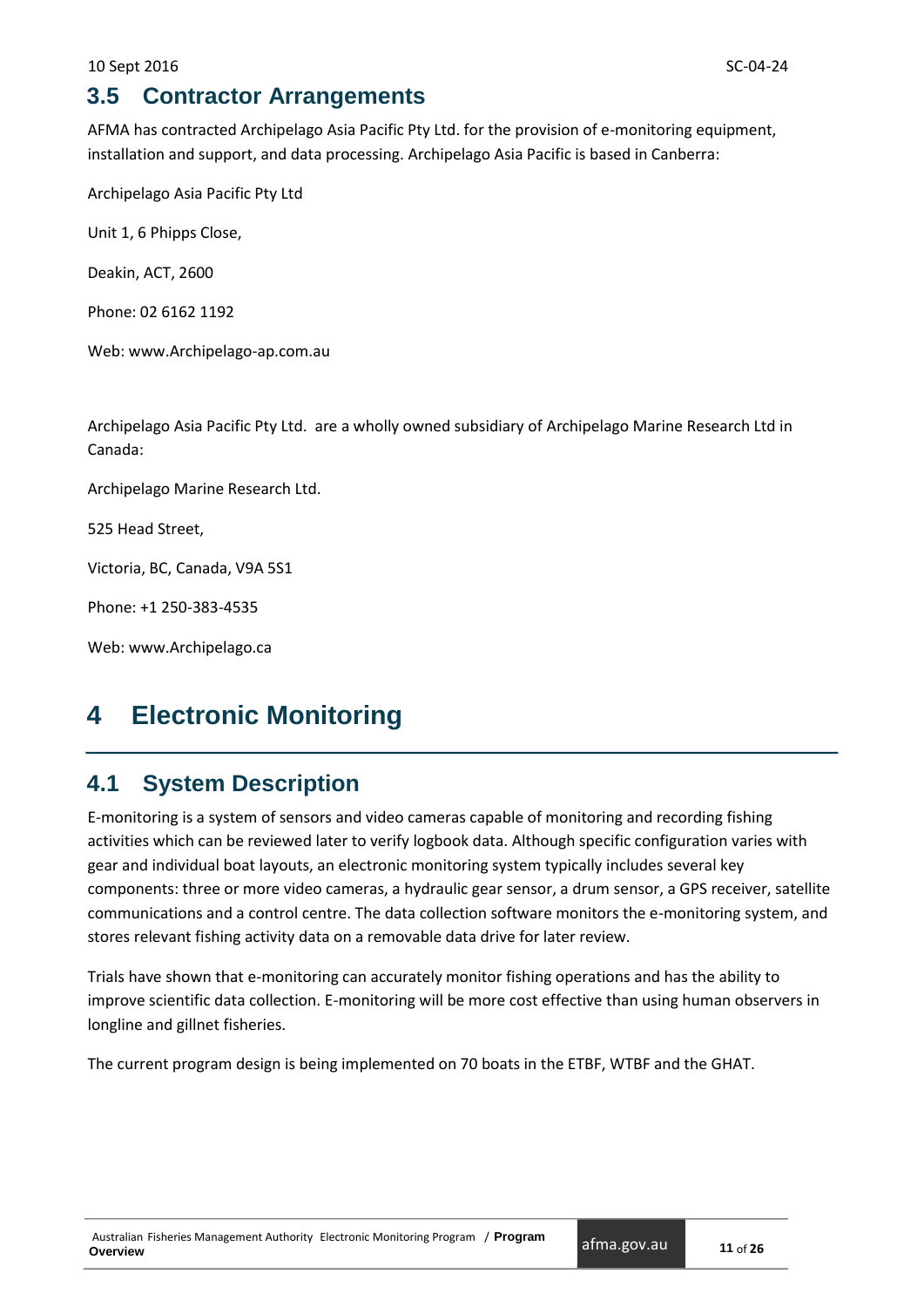# **4.2 Benefits**

Benefits of e-monitoring include:

- reduced regulatory burden o E-monitoring will allow AFMA to introduce individual accountability. This means management responses can be targeted to individual boats rather than broad measures that affect the whole fleet. o E-monitoring will result in more efficient and cost effective management measures. E-monitoring will allow operators to demonstrate they are using efficient and sustainable practices (e.g. safe release of sharks) that may be more effective than specific controls on gear. o E-monitoring will reduce requirements to carry observers and have boats surveyed for extra crew.
- increased accuracy of data Continual feedback on logbook reporting though emonitoring will lead to higher quality self-reported logbook data. Improved quality data will lead to better fisheries management decisions.
- scalable –e-monitoring programs are easily and cost-effectively scalable (to both decrease or increase monitoring within a fishery and include additional fisheries).
- community acceptability E-monitoring will assist industry to demonstrate to the community they are operating sustainably and assist in achieving third party certification (e.g. MSC).
- improved compliance E-monitoring will result in better compliance with existing AFMA rules and improved reporting. Good operators will be able to demonstrate they run low risk operations.
- <span id="page-15-0"></span>• reduced work place health and safety risks to AFMA and industry – having fewer observers at sea will reduce the risk to AFMA and industry.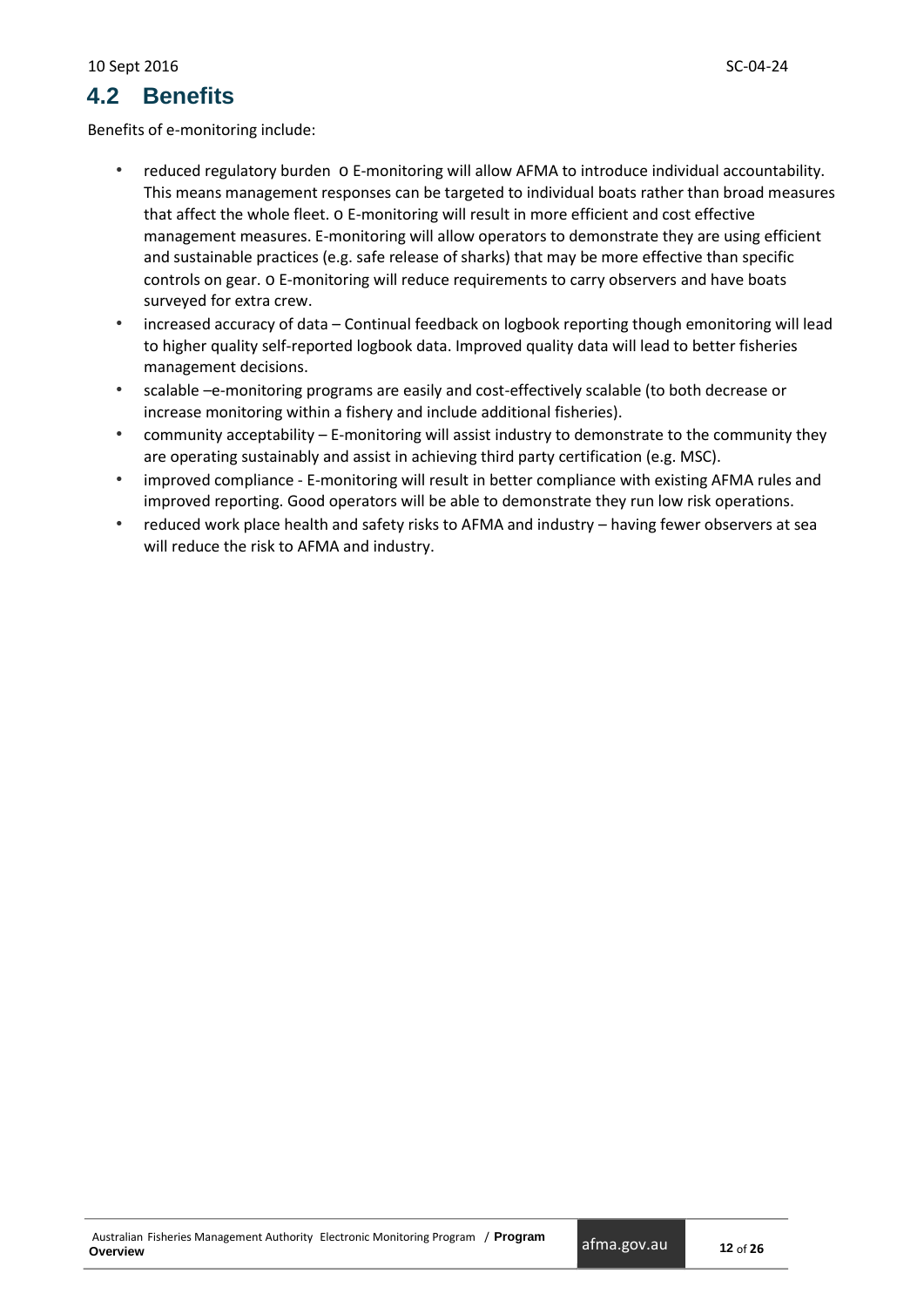.

# **5 Program Fisheries**

# <span id="page-16-0"></span>**5.1 Gillnet Hook and Trap Fishery (GHAT)**

The GHAT sector of the Southern and Eastern Scalefish and Shark Fishery (SESSF) targets a range of species. Boat operators in the South East of Australia target gummy shark, pink ling and blue-eye trevalla. The methods of harvest are demersal gillnet, demersal longline and dropline. Landings occur in about 35 ports, the main ones being Lakes Entrance, San Remo, Robe, and Port Adelaide. The effort in the fishery is composed of two major groups; those that are active year round depending on the available quota and those that are active for a limited period, outside those times they might for example be engaged in state managed rock lobster fishing. The GHAT consists of the following gears:

*Gillnet* - The gillnet sector is the largest in the GHAT fishery by number of boats, with an estimated 30 boats suitable for e-monitoring implementation. This fishery uses demersal gillnets to target gummy sharks and has significant commercial byproduct of school shark, elephant fish and saw shark.

*Automated longline* - The automated longline (autoline) sector has a limited number of boats suitable for e-monitoring implementation with two currently suitable. These boats use automatic baiting machines that allow up to 15,000 hooks to be set per day in Commonwealth waters greater than 183m deep. The primary target species are pink ling and blue-eye trevalla. Ribaldo, ocean perch, gemfish and hapuka are all key commercial byproduct species.

*Dropline* - Operators using droplines set a limited number of hooks in each shot. Many operators using droplines also fish with demersal longlines. Effort in the dropline sector is sporadic and relatively low on a fishery wide scale. The dropline sector targets blue-eye trevalla, with hapuka and bass groper being key commercial byproduct species.

*Manual Longline* – Manual (demersal) longline boats target both scalefish and shark depending on the type of concession that they hold. Operators permitted to target shark using hook methods must operate in waters less than 183m. The target species is gummy shark with key commercial byproduct species of school shark, elephant fish and saw shark. Operators permitted to target scalefish using demersal set manual longlines do not have depth restrictions.

## <span id="page-16-1"></span>**5.1.1 Monitoring needs**

The major monitoring needs for the GHAT sector are to collect reliable information on the:

 $\Box$  total catch and discards for all commercial species and bycatch  $\Box$  total fishery interactions with protected species.

The primary protected species of interest are Australian sea lions and dolphins when using gillnets and seabirds and gulper sharks when longlining.

*Australian Sea Lion* - There are permanent gillnet fishing closures in place around all known Australian sea lion (ASL) colonies and larger areas called ASL trigger zones can be closed if the number of ASL mortalities reaches the specified trigger. The ASL trigger zones (A to G) are regions where all gillnet operations may be closed for 18 months should the specified ASL mortality triggers be reached. Within part of the Sea Lion Zone E (state waters) there is a restriction on the continuous length of net (1800m) allowed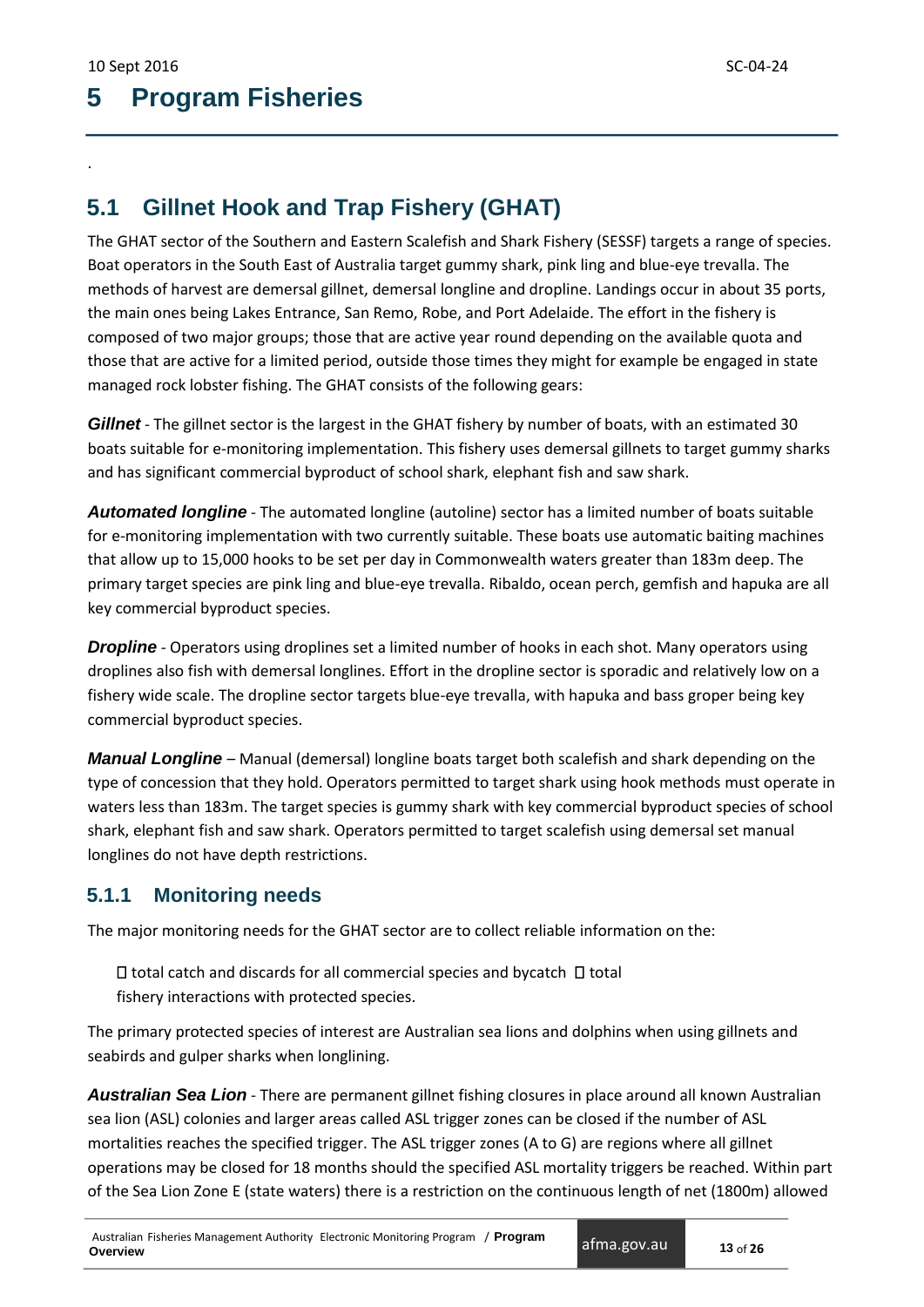#### **Program**

*Dolphins* - AFMA has developed formal arrangements to minimise dolphin bycatch that are outlined in the AFMA Dolphin Strategy. This strategy includes performance criteria that individual operators must abide by if they are fishing in the Dolphin Zone between Kangaroo Island and Robe in South Australia. To fish in this area, operators must have 100% monitoring in place and they incur escalating management responses for any dolphin bycatch.

*Gulper Sharks* - In regard to gulper sharks the strategy includes a network of fishery closures and management measures to minimise impacts across fisheries. Those fisheries where gulper sharks are noted are subject to increased monitoring, trigger limits, move-on provisions and mandatory handling practices designed to maximise post release survival. While not common, the practice of finning some non-quota shark species and discarding the trunk has been noted in the past and any such instances observed during the e-monitoring analysis will be reported to AFMA.

*Seabirds* – All longlining activities are covered by the seabird Threat Abatement Plan (seabird TAP). The seabird TAP includes a mandatory minimum monitoring target of 10 per cent of effort in the GHAT and escalating management responses if the bycatch rate of 1 seabird per 100,000 hooks is exceeded. This rate can be maintained individually or at a fishery level.

*Other Closures and Restrictions* - There are a number of bays and gulfs across Southern Australia that are closed to fishing to protect pupping grounds for the school shark and elephant shark nurseries

### *The primary objectives of e-monitoring during shark gillnet and longline operations are to:*

identify and record any protected species interactions during the haul  $\Box$  determine the catch composition/piece count of fish being caught  $\square$  record whether fish are retained or discarded.

The required views of the cameras on board are:

the area outboard of the roller, such that potential dropouts will be observed  $\Box$  a view of catch retrieval from the net or de-hooking area in the case of line fishing  $\Box$  a view of the processing area.

### *The primary objectives of e-monitoring during autoline operations are to:*

- record any seabird capture on the haul
- verify whether offal is discharged during setting and record the deployment of mitigation devices (tori lines) on the set
- record the deployment of the mitigation device (brickle curtain) on the haul  $\Box$  determine the catch composition/piece count of fish being caught  $\square$  record whether fish are retained or discarded.

The required views are of:

- the area behind the boat such that the deployment of the tori line might be determined
- the area outboard of the roller, such that there is a view of the brickle curtain and where the line exits the water  $\Box$  the de-hooking area  $\Box$  the processing area.

# <span id="page-17-0"></span>**5.2 Tuna and Billfish Fisheries (ETBF and WTBF)**

The ETBF and WTBF operate throughout the Australian Exclusive Economic Zone (EEZ) and several different species are targeted. These fisheries primarily consist of pelagic longline gear, however, other gears include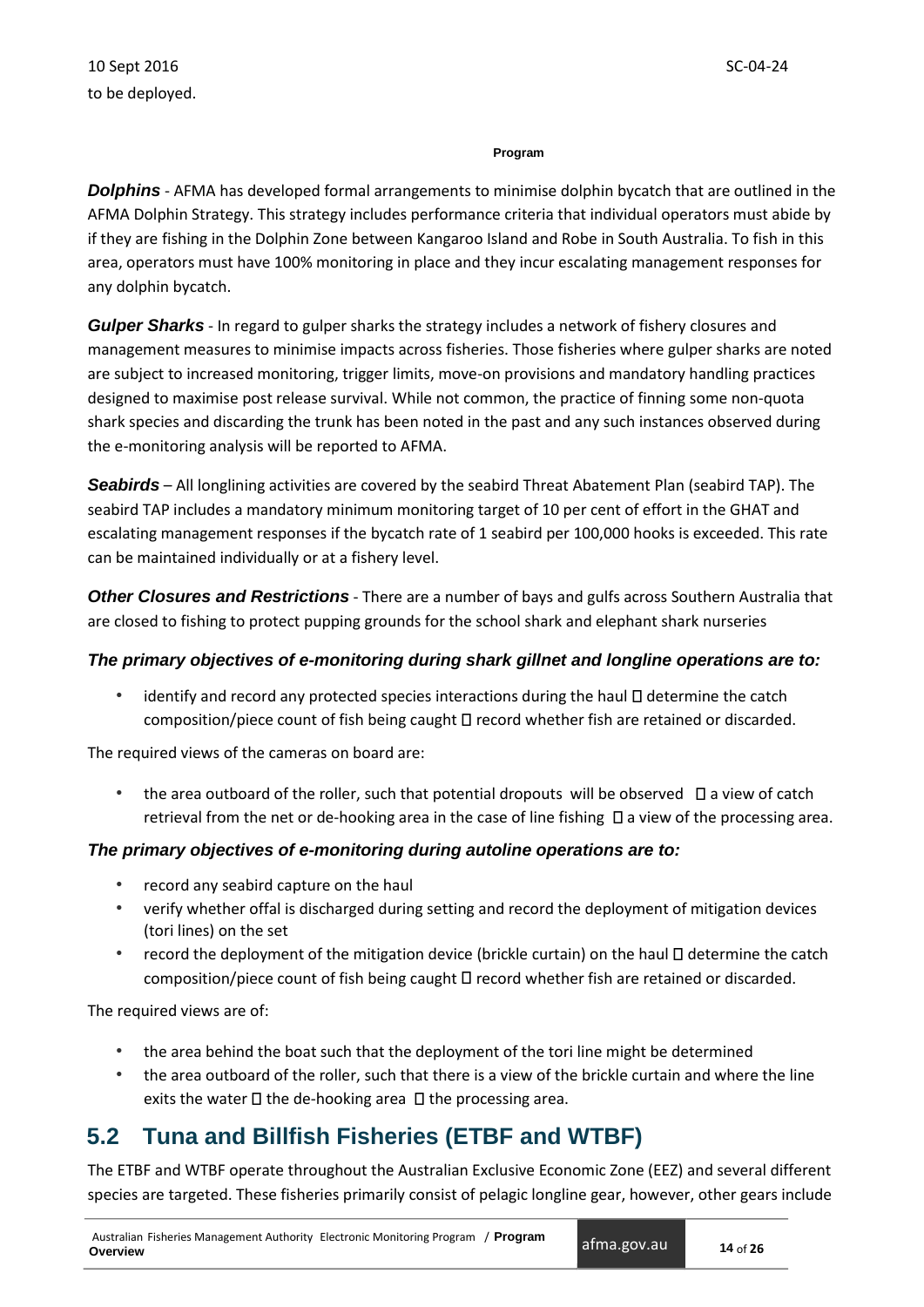#### 10 Sept 2016 SC-04-24

trolling, polling or hand-lining. The five key target species are yellowfin tuna, bigeye tuna, albacore tuna, broadbill swordfish and striped marlin. Operators fishing in the ETBF also take southern bluefin tuna (SBT) along the New South

Wales coast during the colder months. Ray's bream, mahi mahi and escolar fishes are also important components of the non-targeted catch.

The ETBF extends through much of the eastern coast of Australia, with major ports including Cairns, Mooloolaba, Coffs Harbour, Ulladulla and various other New South Wales southern coast ports.

The WTBF includes the waters off South Australia, Western Australia and the Northern Territory. Landings predominantly occur in Fremantle, Western Australia.

The major monitoring needs for the tuna and billfish fisheries are to collect reliable information on the:

 $\Box$  total catch and discards for all commercial species and bycatch  $\Box$  total fishery interactions with protected species.

Key concerns with the tuna and billfish fisheries include:

*Protected Species* - Interactions with protected species such as seabirds, turtles and some shark species is a key concern for pelagic tuna fisheries. There is a need to ensure that mitigation procedures are followed to minimize interactions. There is also a need to determine spatially based capture rates for protected species to comply with reporting requirements of the Threat Abatement Plan.

*Catch Handling* - Finning of sharks and the disposing of trunks is illegal and accordingly the discarding of shark trunks or mutilated sharks is a monitoring requirement. Similarly, there are concerns related to discarding of tuna and billfish species which is permitted but must be recorded in logbooks.

*Catch Per Unit Effort* – CPUE is a key tool to monitor stock status and is used to drive the harvest strategy. Information provided in logbooks and catch disposal records is the primary source but separate monitoring information such as hooks, bait type, set time, light sticks and fishing area are used to standardise CPUE.

The number of cameras that will be needed on each boat will vary, depending on the configuration of each boat. The required camera views are of:

• the area behind the boat such that the deployment of the tori line might be determined  $\Box$  the area outboard of the hauling stations  $\Box$  the processing area.

The primary objectives of e-monitoring during pelagic longline operations are to:

- detect any seabird interaction on the haul
- detect the deployment of mitigation devices (tori lines) on the set  $\square$  determine catch composition/piece count of fish being caught.

# <span id="page-18-0"></span>**5.3 Boat qualification, e-monitoring coverage percentages and audit rates**

### <span id="page-18-1"></span>**5.3.1 Monitoring coverage**

Monitoring coverage refers to the proportion of effort in a sector or fishery that is to be covered by an operational e-monitoring system. The specified coverage can vary between fisheries and sectors depending on identified risks, data needs and cost efficiency.

Australian Fisheries Management Authority Electronic Monitoring Program / **Program Overview**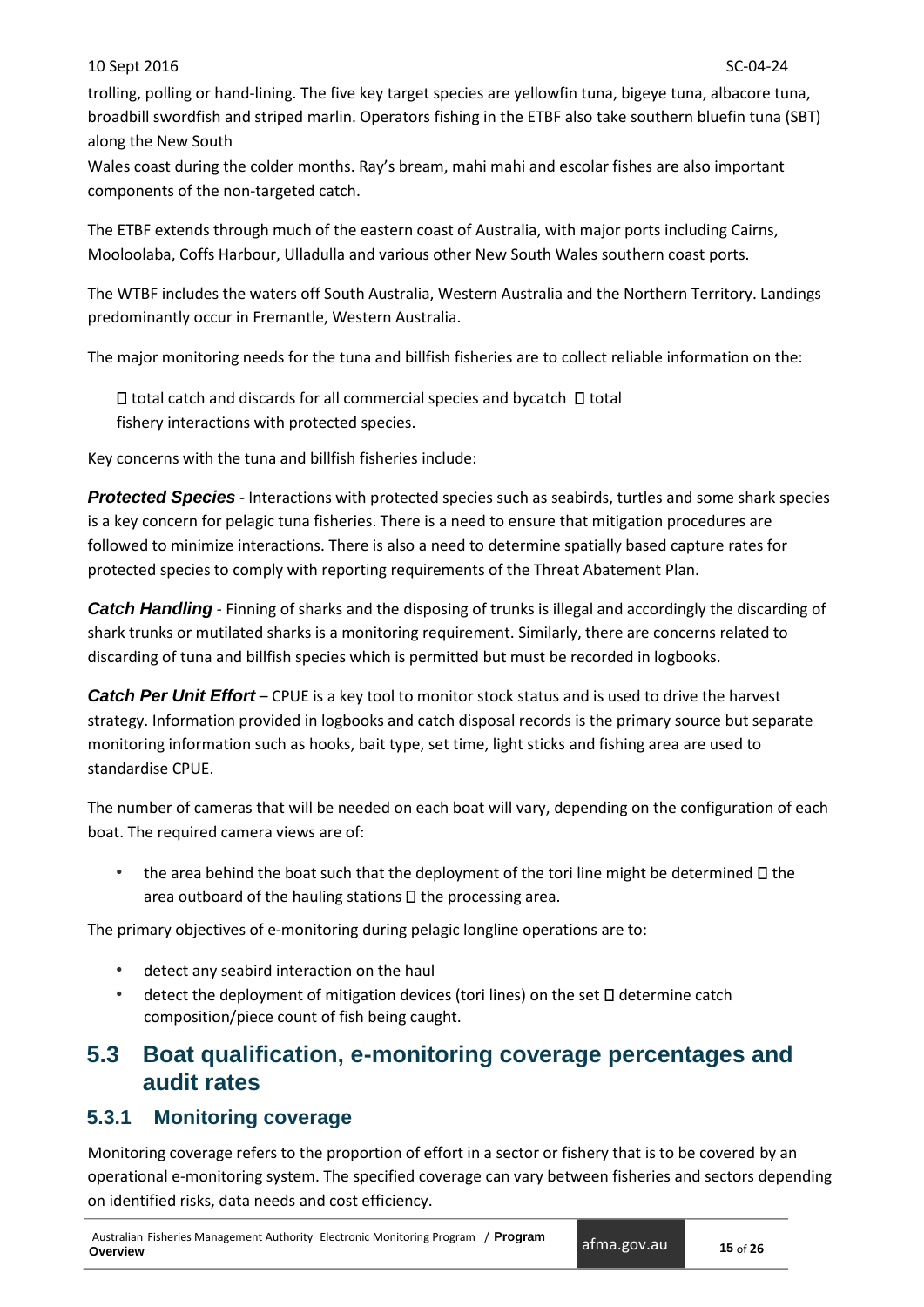For the ETBF, WTBF and the GHAT, AFMA will ensure that a minimum of 90 per cent of fishing effort is covered by e-monitoring.

In the gillnet sector of the GHAT, the Australian sea lion management zones and dolphin zones in South Australia are considered higher risk areas due to the consequences of catching sea lions and dolphins. In these areas, 100 per cent of total fishing effort is covered by e-monitoring. All boats in this sector must have an operational e-monitoring system in order to fish.

## <span id="page-19-0"></span>**5.3.2 Shot Selection and audit rates**

The baseline audit rate for all fisheries is a minimum 10 per cent of shots for each boat. This will include analysis of full catch composition for each shot selected for review. Catch composition, discards and interaction with protected species on audited shots will be compared to logbook records with discrepancies flagged and reported to AFMA. A report summarising any discrepancies will also be provided to the fisher after each data drive has been audited. The logbook data that will be audited is outlined in Table 1.

|  | Table 1 Logbook data audited |  |  |
|--|------------------------------|--|--|
|--|------------------------------|--|--|

| Catch composition                                                          | <b>Protected species</b> |
|----------------------------------------------------------------------------|--------------------------|
| Species ID and piece count reported                                        | ID and number reported   |
| Fate (retained/discarded)<br>Life status (recorded by e-monitoring analyst |                          |
| only)                                                                      |                          |

Operators are required to report all protected species interactions. Any failure to report an interaction with a protected species may result in compliance action.

## <span id="page-19-1"></span>**5.3.3 Requirement for the installation of e-monitoring on boats**

In order to meet the required coverage in a fishery, ETBF and WTBF boats that fished more than 30 shots, in the previous or current fishing season will be required to operate an emonitoring system.

In the GHAT fishery, gillnet and autoline boats that have fished more than 50 days in the previous or current fishing season will be required to operate an e-monitoring system. Manually baited longline boats in the GHAT fishery that have fished for more than 100 days in the previous or current fishing season will be required to operate an e-monitoring system.

## <span id="page-19-2"></span>**5.3.4 Qualification for fully subsidised e-monitoring equipment and installation**

AFMA will pay for equipment costs, installations and initial standard service events on any boat that meets the fishing day qualification before 1 July 2015, subject to the following conditions:

- The boat owner/operator will be responsible for the repair or replacement of damaged equipment.
- The boat plans to or is likely to fish more than the prescribed amount of days during the next fishing season.
- The boat notifies AFMA if it exits an AFMA managed fishery so that equipment, such as control centres and cameras, can be recovered.
- The boat maintains an operational e-monitoring system at all times, regardless of whether it is fishing in or between AFMA and State managed fisheries during the year.  $\square$  The boat is made available for installation during the specified installation periods in 2014-15.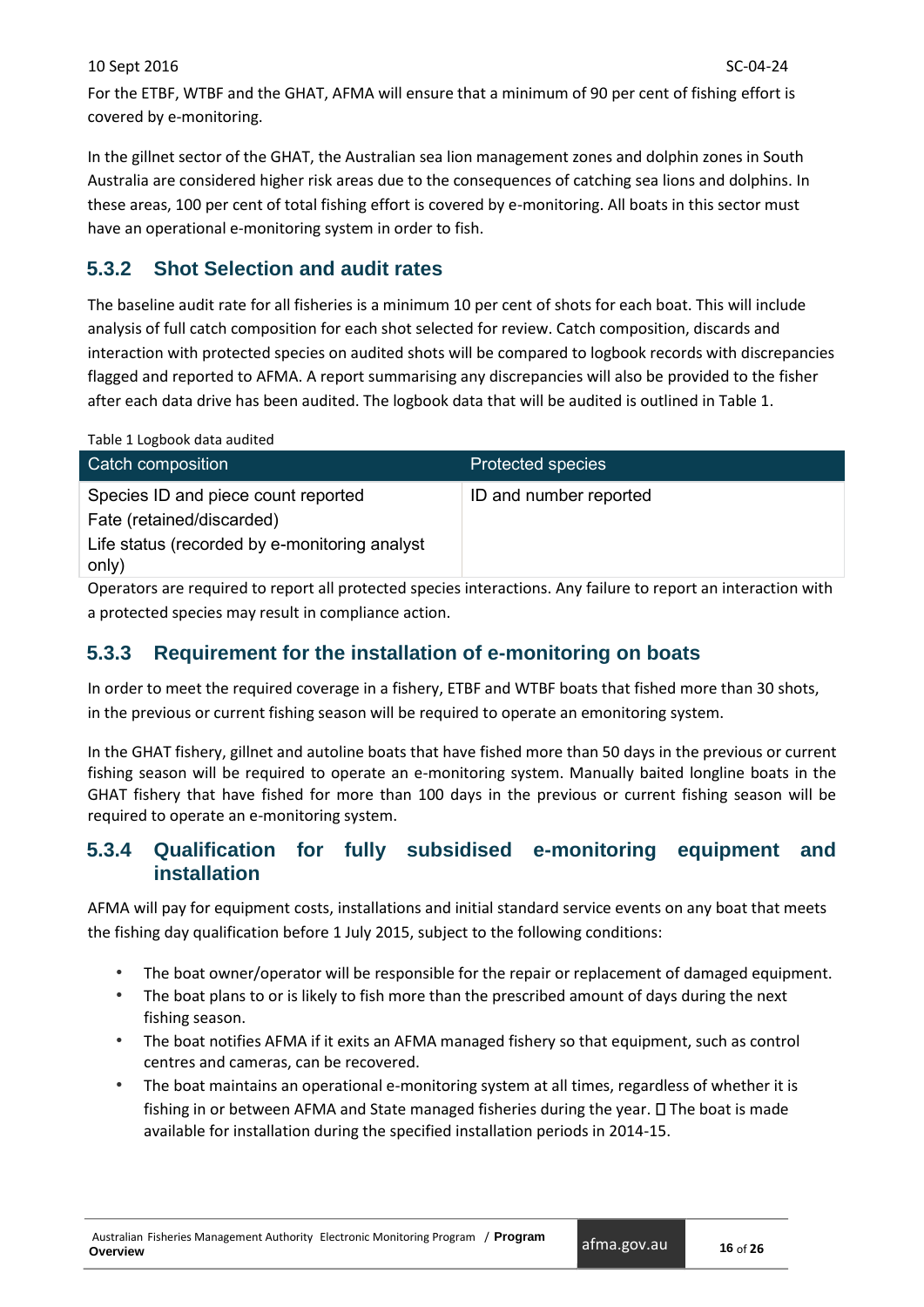The cost of purchasing and installing an e-monitoring system on a boat that does not meet the above criteria must be met by the owner/operator. The e-monitoring system must be installed before the boat reaches the fishing day qualification threshold in the ETBF/WTBF or the GHAT.

# <span id="page-20-0"></span>**5.4 Compliance arrangements**

Compliance arrangements relating to the misuse of e-monitoring equipment will be similar to those for the misuse of VMS equipment.

## <span id="page-20-1"></span>**5.4.1 Fishery related breaches**

Data from e-monitoring will be compared with the data from daily fishing logbooks for quality assurance purposes. Fishers are still required to record all their catch in their logbook or E-log. Where significant misreporting is detected, higher levels of e-monitoring review will be undertaken for those boats at the cost of the concession holder.

Any intentional harm to protected species and/or bycatch species that are released will be noted and referred to compliance.

## <span id="page-20-2"></span>**5.4.2 Non fishery related activities**

<span id="page-20-3"></span>The focus of e-monitoring is on fishing activities. However, if, in the process of viewing footage, behaviour that contravenes Australian or International law is observed, it will be reported to AFMA. AFMA may report serious instances to the appropriate authority.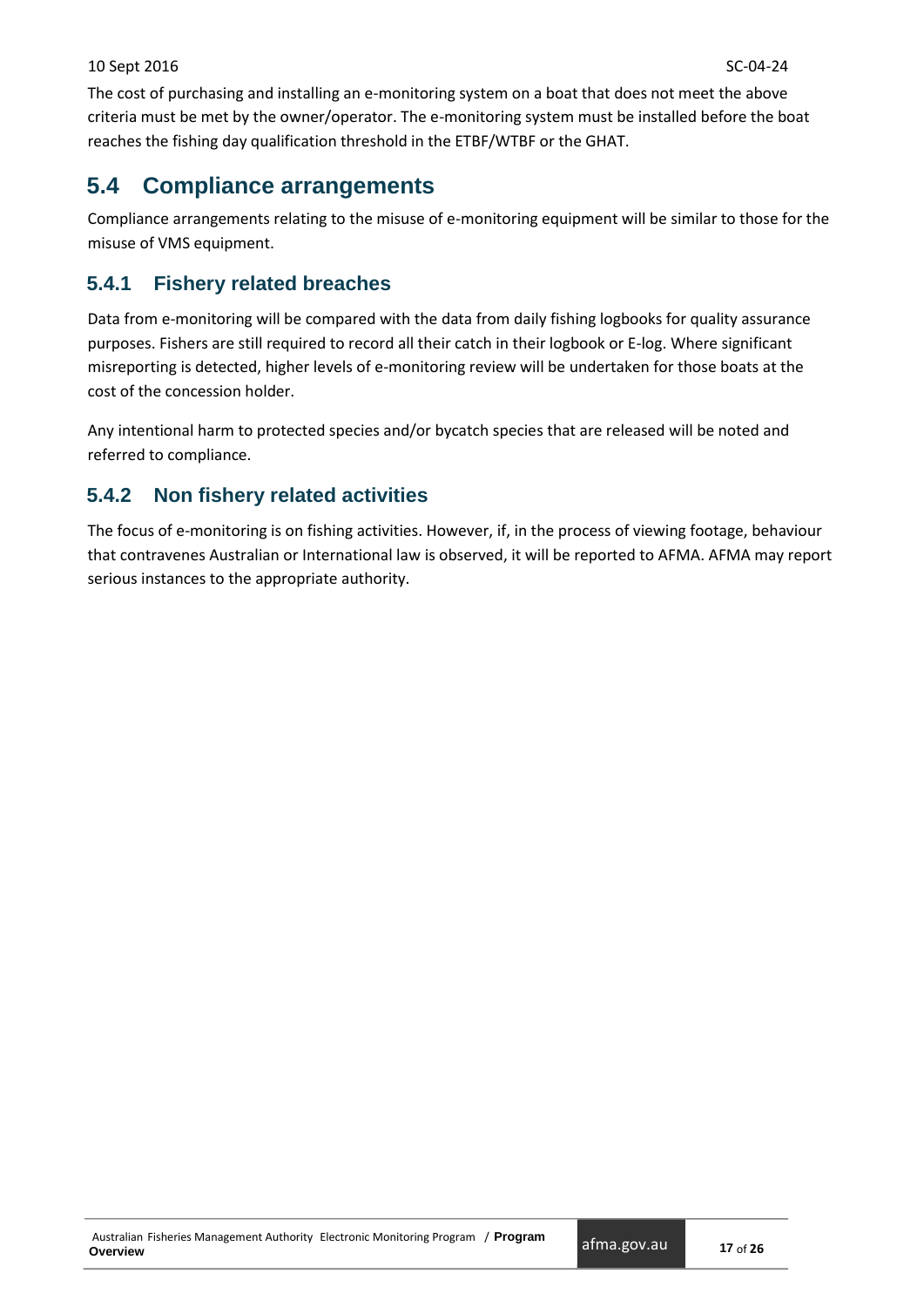# **6 Operational Requirements**

# <span id="page-21-0"></span>**6.1 Installation Preparation**

In order to ensure that system installations are done as efficiently and cost-effectively as possible, there are a number of preparations that boatowner/operators should perform on the boat prior to the installation. This information will also be distributed to boats and is available through the Archipelago Vessel Operators Guide.

The contractor will not perform any direct work on hydraulics or electrical systems

The owner/operator should ensure that any interfaces with the boat hydraulic or electrical systems are completed by qualified personnel at their own cost. The boat will be responsible for making any arrangements for these tasks.

### <span id="page-21-1"></span>**6.1.1 System Installation**

An e-monitoring system is determined as installed once:

- the technician confirms that all required system components have been installed
- an initial function test is performed and passed
- a health statement message for the data drive is received and viewed by AFMA

## <span id="page-21-2"></span>**6.2 System Operation**

## <span id="page-21-3"></span>**6.2.1 Function Tests**

In order to ensure that the e-monitoring system is functioning properly, the system is equipped with a userinteractive diagnostic process called a Functionality Test. The test will identify any issues with the system. This test should be performed:

- after any data drives are exchanged
- prior to starting a new trip
- after any lengthy periods of inactivity greater than 14 days  $\Box$  if there are any suspected issues with the system.

The e-monitoring system logs the results of the Functionality Test for further analysis if required. Regular use of the function test will ensure the e-monitoring system continues to operate effectively, minimising any down time for repairs.

Boat crew will be instructed about how to perform these tests. Detailed instructions will also be distributed to boats and are included in the Archipelago Vessel Operators Guide.

### <span id="page-21-4"></span>**6.2.2 Maintenance**

Boat owners/operators are expected to maintain their e-monitoring system in good working order. This includes ensuring any technical issues or damage is reported as well as cleaning camera lenses and ensuring views of catch handling and gear deployment are unobstructed and well-lit.

## <span id="page-21-5"></span>**6.3 Data Drive Management**

Data drives will contain all of the sensor data (cruise track and sensor inputs) as well as the video imagery of fishing events. These drives will need to be sent to a central location, AFMA's Canberra offices, for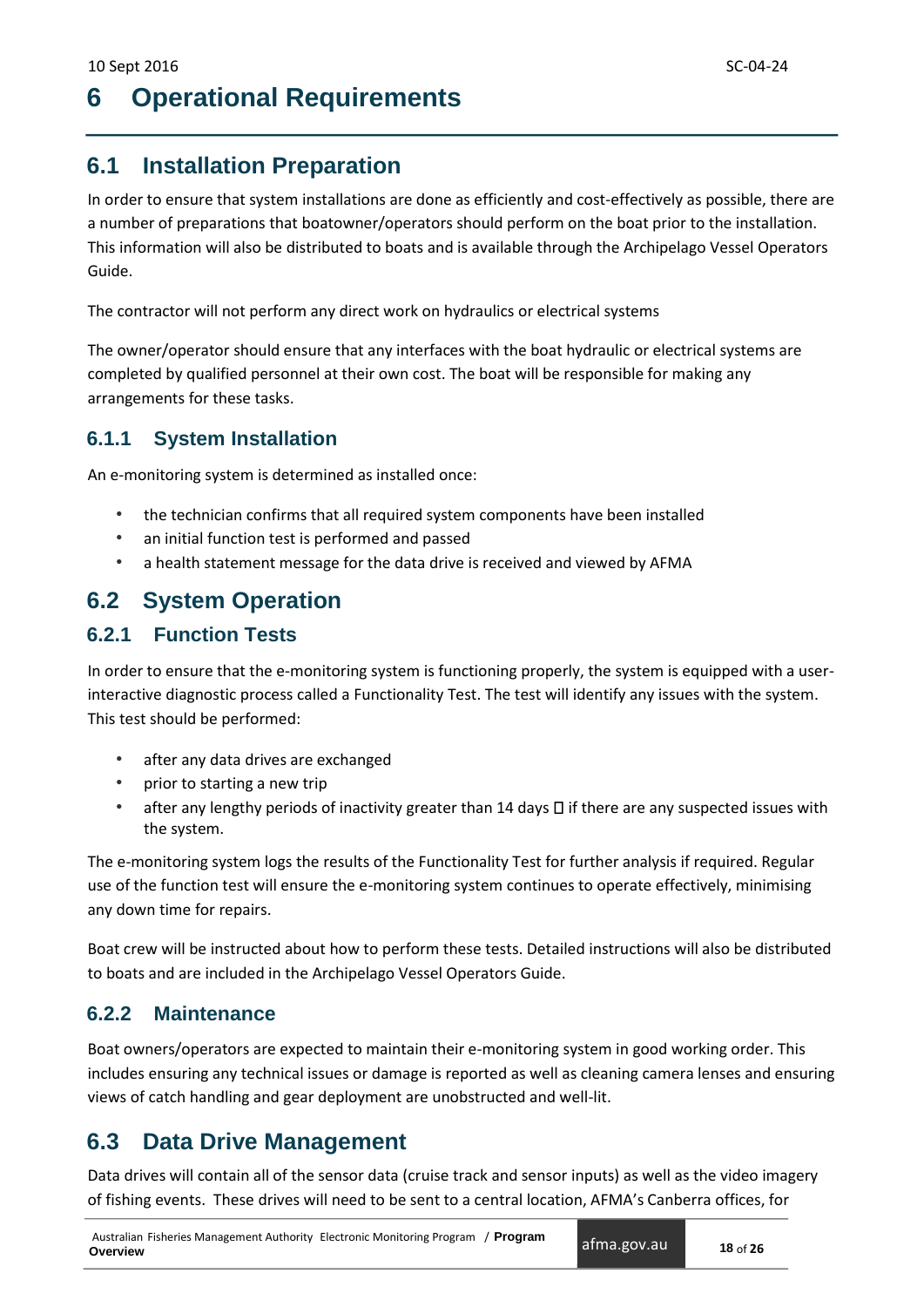processing in order to produce a final record of fishing activities and catch. Pre-addressed satchels will be provided to send data drives to AFMA, similar to the envelopes used to send logbooks in.

## <span id="page-22-0"></span>**6.3.1 Data Drive Exchange**

Boat crew will be instructed about how to perform the drive exchanges. Detailed instructions will also be distributed to boats and are included in the Archipelago Vessel Operators Guide.

Drives will be exchanged on a monthly basis or as directed by AFMA.

## <span id="page-22-1"></span>**6.3.2 Shipping**

Data drives will need to be shipped to AFMA's Canberra office within 24 hrs of the drive being removed or the boat returning to port. Pre-paid, addressed bags will be provided to boats for this process.

Blank drives will be returned to boats. Return addresses for data drives must be included on the Vessel Registration form provided to boats. As with other documents, these will be distributed to boats and available through the contractor, Archipelago Asia Pacific (AAP).

# <span id="page-22-2"></span>**6.4 Operational Requirements**

## <span id="page-22-3"></span>**6.4.1 Regulatory Aspects**

### *When is e-monitoring required?*

A boat must have an e-monitoring system installed if it meets the qualification criteria set out in this document.

Once the system is installed by AAP, the unit must remained switched on at all times unless an exemption is granted by AFMA.

When fishing in a fishery that is subject to e-monitoring, the e-monitoring system on that boat must be fully operational at all times unless there is a system interruption as defined below.

Provided an operational VMS unit is fitted to the boat, e-monitoring systems may be powered off, when the boat is in port.

### *How is e-monitoring mandated?*

The requirement to fish with an operational e-monitoring system is set out in concession conditions, fishery directions and the *Fisheries Management Act 1991*.

### *How is a boat notified that it must have an e-monitoring system?*

AFMA will write to all operators that meet the qualification criteria for 2014-15 advising them of the requirement to operate e-monitoring equipment. In addition to fishing concession conditions, information will also be included in the Management Arrangements Booklet for each fishery as well as on the AFMA website.

### *What paperwork do I need to do?*

Operators are required to continue to complete Daily Fishing Logs and Catch Disposal Records as specified in management arrangements for their fishery. Operators that catch Southern Bluefin Tuna also need to complete SBT Catch Monitoring and Catch Tagging forms.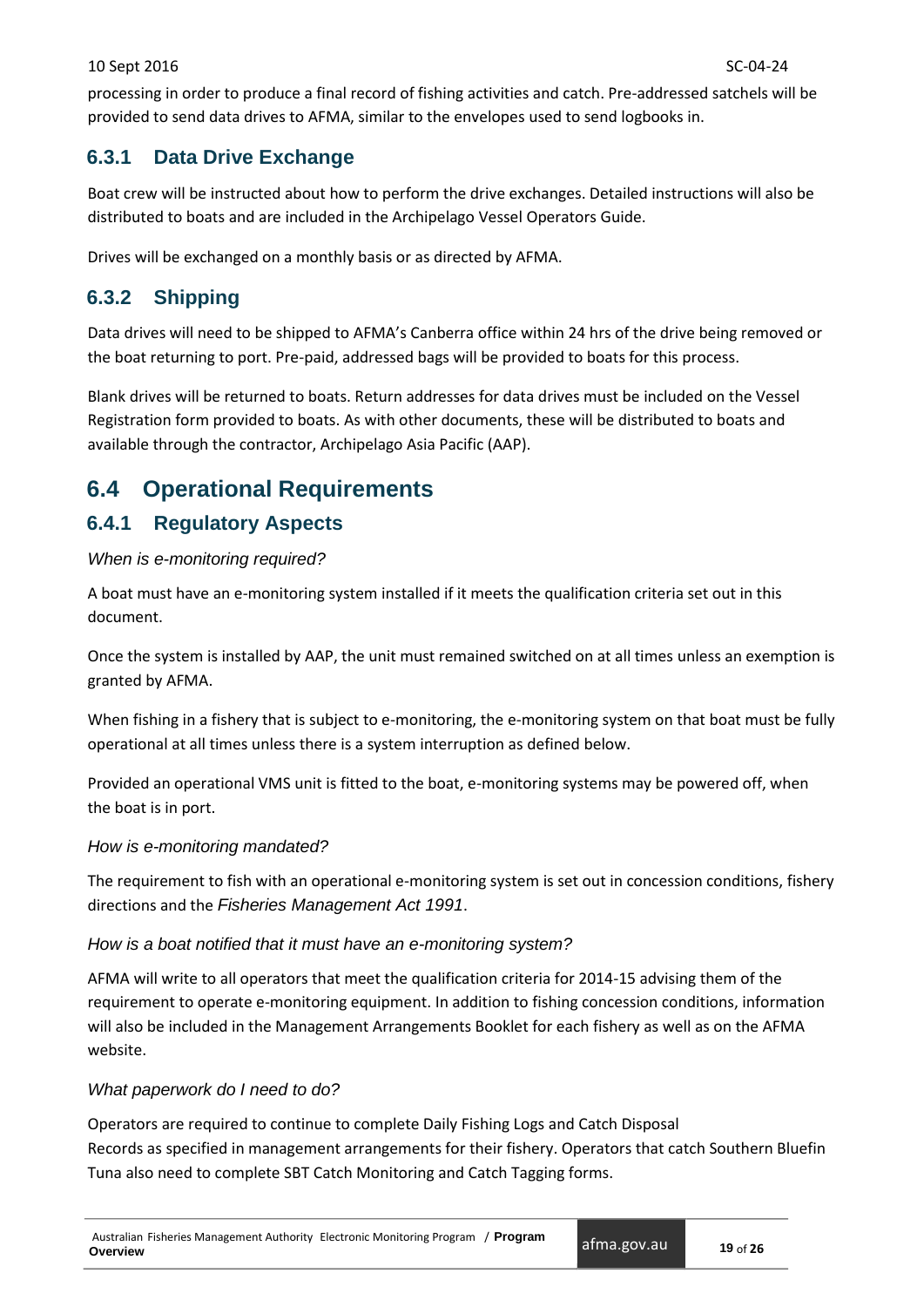### <span id="page-23-0"></span>**6.4.2 System Interruptions**

Where an e-monitoring unit is not fully operational the operator must contact AAP immediately and make all reasonable attempts to repair the system. Where the system cannot be immediately repaired the operator must take all reasonable steps to make the boat available for the e-monitoring unit to be repaired at the earliest time agreed with AAP.

#### *What if the e-monitoring system is not fully functioning prior to departing for a new trip?*

A boat may only commence a fishing trip without a fully functioning e-monitoring system where:

- the area to be fished is not in the Australian Sea Lion Management Zones, the Coorong Dolphin Zones or 100% monitoring zones specified in the Upper Slope Dogfish Strategy
- AAP has been notified on the contact details below  $\Box$  a time has been scheduled with AAP to repair the unit.

Should the fault be identified out of business hours and the boat intending to depart, the operator must contact AAP on the next business day to schedule a time for the unit to be repaired.

#### *What if the e-monitoring system ceases to be fully functional mid-trip?*

In the event that the e-monitoring system ceases to be fully functional during a trip the operator may finish their trip provided:

- the boat is not fishing in the Australian Sea Lion Management Zones, the Coorong Dolphin Zones or 100% monitoring zones specified in the Upper Slope Dogfish Strategy
- AAP have been notified on the contact details below
- a time has been scheduled with AAP to repair the unit before commencing a subsequent fishing trip.

For the purposes of satisfying the above notification requirements AAP and AFMA contact details are as follows:

Archipelago Asia Pacific

Operations Manager

Phone: 02 6162 1192

Email: service@archipelago-ap.com.au

Australian Fisheries Management Authority

E-monitoring Manager

Phone: 02 6225 5555

<span id="page-23-1"></span>Email: emonitoring@afma.gov.au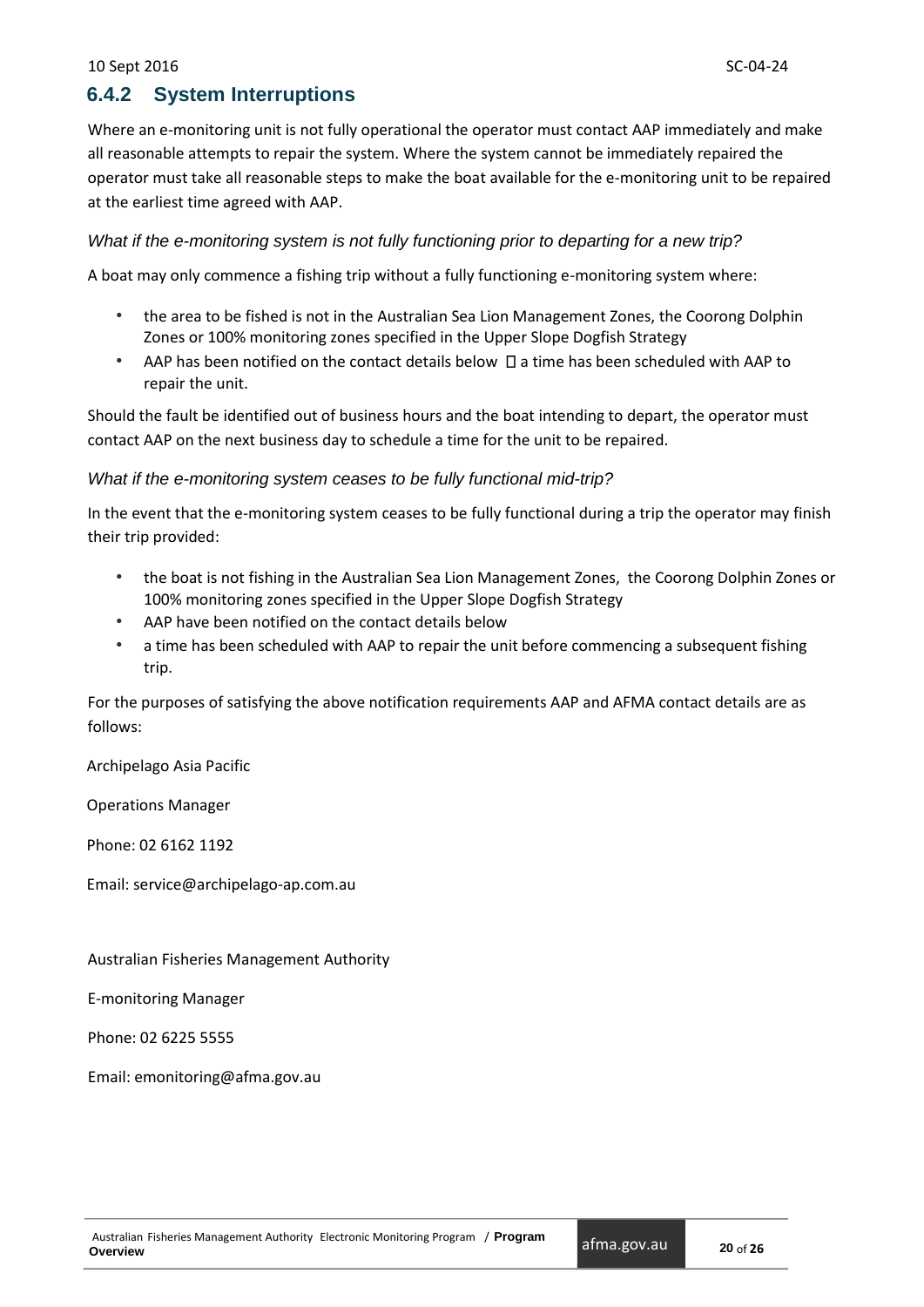## **6.5 Technical Support**

## <span id="page-24-0"></span>**6.5.1 Communication**

The e-monitoring system will enable the boat's crew to determine if the system is working properly. There will be a screen on the boat that displays the health of the system and what the cameras are recording.

If there is an e-monitoring equipment breakdown, the boat must report to AAP, as soon as it is known, to resolve the issue. After returning to port the boat must not depart from port again unless it is in area with coverage less than 100% and a service appointment has been booked with AAP.

The contractor will respond quickly to requests for e-monitoring repair and will maintain a number of spare systems to minimise any delay to fishing operations. In cases where the delay is longer and the fisher is not in an area requiring 100% monitoring, AFMA will consider allowing a boat to go fishing.

The e-monitoring equipment has a warranty, however, if it has been determined that damage has been caused by or as a result of the concession holder not taking proper care of it, or by intentionally damaging it, then the cost of repairs or replacement will be charged directly to the concession holder.

### <span id="page-24-1"></span>**6.5.2 Service Ports and Responses**

AFMA and AAP will advise industry on which ports will be fully supported with service technicians and what arrangements will apply in other ports.

# <span id="page-24-2"></span>**7 Data Processing and Delivery**

There are two different aspects to processing e-monitoring data. Firstly, e-monitoring health statements are near real time reports of boat position, boat activity and e-monitoring system status. This data is monitored routinely, primarily to assist in e-monitoring program operational planning. This data informs fleet activity, the e-monitoring system data storage capacity of different boats and the e-monitoring system operational status. This information will be used to help plan communications with boats, arrange service trips when boats are in ports, and determine optimal strategies for planning field service activities.

The second aspect of e-monitoring data processing occurs with the review of video and sensor data by an analyst.

# <span id="page-24-3"></span>**7.1 Data Processing Requirements**

## <span id="page-24-4"></span>**7.1.1 GHAT**

In order to determine the fishing activity for any given trip, the sensor data (locations, gear activity) on all trips will be processed in order to determine:

- data set completeness
- presence of any time gaps (i.e. temporal breaks in the data set, indicating periods when the emonitoring system was not operating)
- time and location of all fishing events
- fishing operations occurred in permitted areas.

Imagery will be randomly sampled to determine: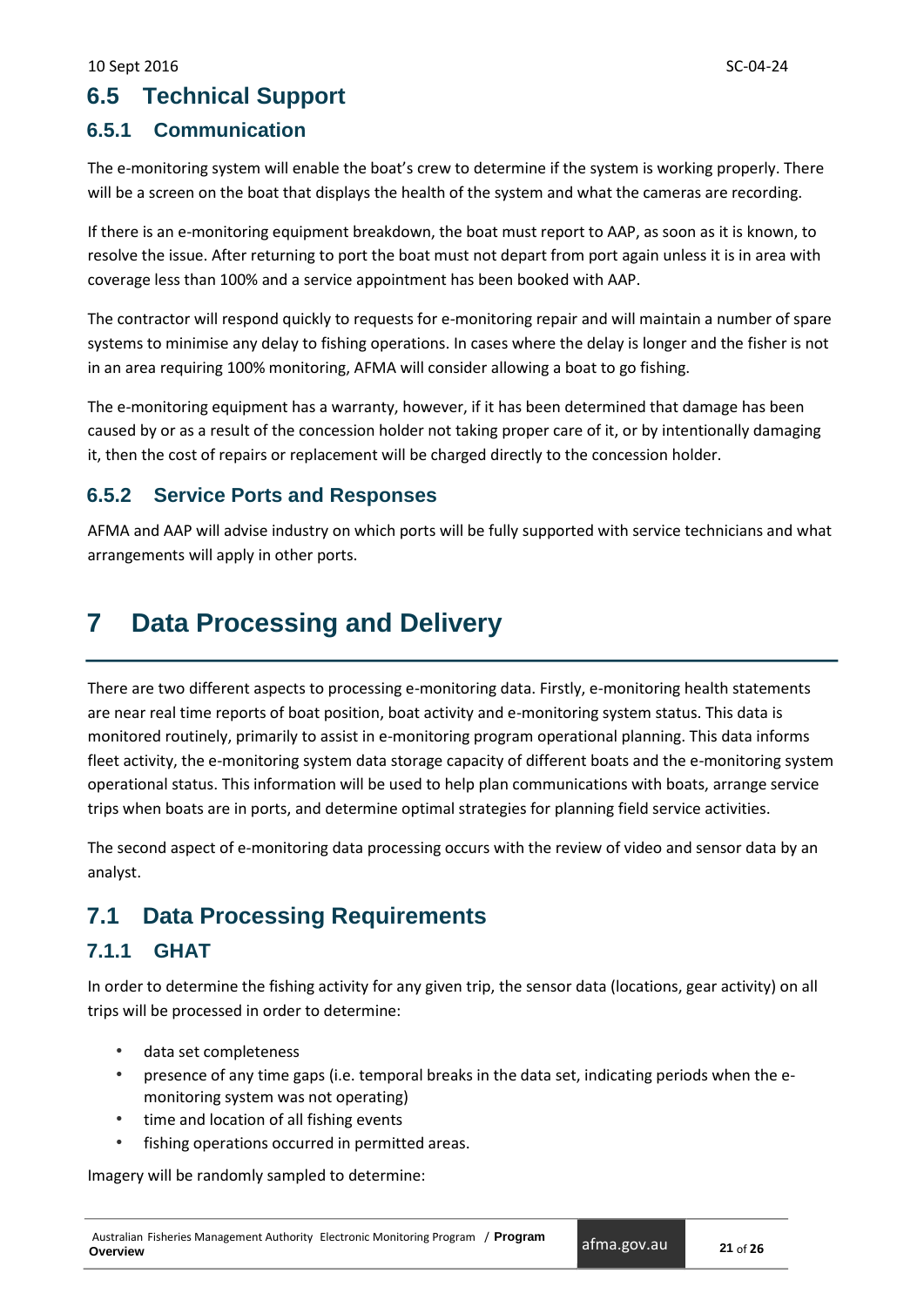- compliance with seabird mitigation measures (autoline only)..
- an inventory of catch items by species, number and fate and life status (i.e., retained or discarded) for 10% of the fishing events.
- a measurement of lengths for a sub sample of shots (sampling protocols and handling requirements are currently being developed).

In addition to the above, Gillnet boats with fishing operations within the South Australian sector will be subject to a 100% review of catch retrieval imagery for TEP species (the 10% review for catch inventory shall count as part of this requirement i.e., there will be 90% review for TEP species).

## <span id="page-25-0"></span>**7.1.2 Tuna and Billfish Fisheries**

In order to determine the fishing activity for any given trip, the sensor data (locations, gear activity) on all trips will be processed in order to determine:

- data set completeness
- presence of any time gaps (i.e. temporal breaks in the data set, indicating periods when the emonitoring system was not operating).
- time and location of all fishing events.
- fishing operations occurred in permitted areas.

Imagery will be randomly sampled to determine:

- compliance with seabird mitigation measures.
- the number of catch items by species and dispositions (i.e., retained or discarded).

This will be a random sample of 10% of the fishing events.

# <span id="page-25-1"></span>**7.2 Definitions**

### <span id="page-25-2"></span>**7.2.1 Fishing Activity**

A fishing trip under the Program will be defined as the period of time between leaving the port to commence fishing activity and returning to port.

### <span id="page-25-3"></span>**7.2.2 Catch Disposition**

For the purposes of the e-monitoring program, definitions of catch will be as follows.

*Catch item:* Any catch item retained on fishing gear and handled by boat crew..

*Released:* All catch that is released or discarded at-sea and not landed. For items released, the analyst will note following fates:

- discarded (landed onto the boat but not retained)
- jerked free (jerked free without landing)
- cut free (cut free without landing)  $\Box$  escaped (fish fell off or bitten off) and  $\Box$  tagged (tagged and returned alive).

*Life status:* Life status will only be used for animals that are released. These include dead or damaged, Alive and sluggish and Alive and vigorous.

*Retained:* All catch that is kept by the boat and landed. For e-monitoring, fish retained in view of the camera but subsequently discarded outside of the camera view will be considered to be retained catch.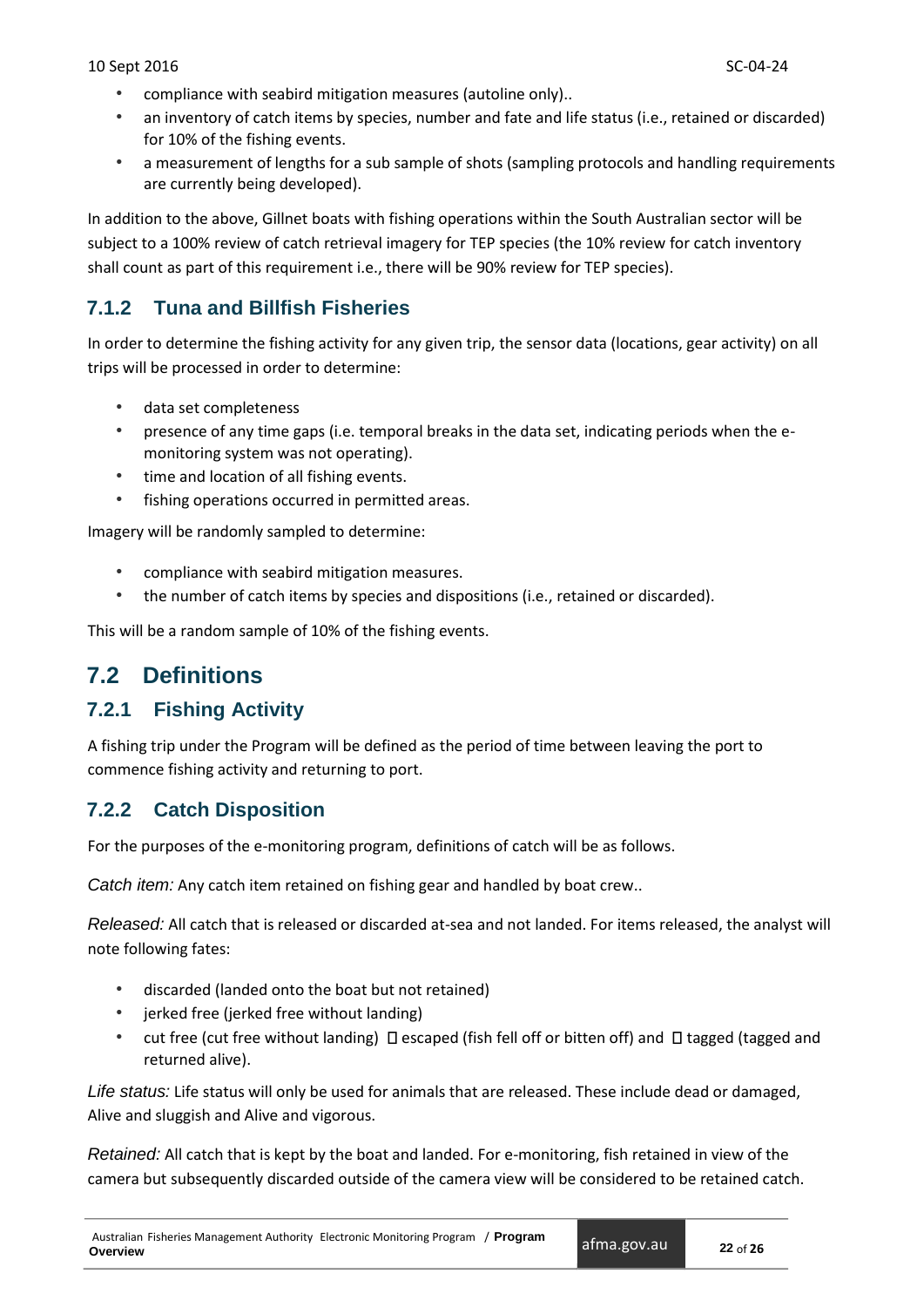## <span id="page-26-0"></span>**7.2.3 Shot Selection**

A key element to the program will be in resolving catch for 10% of the fishing events. In order to facilitate selection in a practical manner, selected shots to review will be based on a random selection of shots on a single data drive (as the total number required is known). For any drive, a minimum of one shot will be reviewed.

# <span id="page-26-1"></span>**7.3 Data Delivery and Custodianship**

Once the e-monitoring data drive is filled with data and footage, or 30 days has elapsed, the data drive will be sent by the operator to AFMA. The data drives that store the e-monitoring data are encrypted so that the data cannot be accessed until it reaches AFMA. At AFMA, an image of the data drive will be made and the data drive will be sent to AAP for analysis.

Once processed, all analysed data are uploaded to AFMA via secure methodologies. AFMA will remain the custodian of data at all times.

# <span id="page-26-2"></span>**7.4 Boat Reporting and Feedback**

In order to provide boats with the best information on how their e-monitoring system is performing AAP will provide a report to fishers after each data drive exchange on the quality of the footage and any issues that affect analysis of the video footage. This includes any issues that affect species identification, counts, released and discarded fish and adherence with handling requirements for measuring fish (where applicable).

To inform fishers of how their fishing log data compare to those from e-monitoring, AFMA will provide a report to fishers after each data drive has been analysed that outlines how closely their logbook data matches the e-monitoring audit. This report will cover catch composition and protected species reporting.

# <span id="page-26-3"></span>**7.5 Other Data Elements**

Comparison of e-monitoring data to other fishery data, such as logbooks, is dependent on the timely submission of the other data. For example, shot-based release and discard comparisons will require Fishing Log Data to be complete and available.

## <span id="page-26-4"></span>**7.5.1 Fishing Log**

### *Reporting and submission requirements*

All Daily Fishing Logbooks in the ETBF, WTBF and GHAT fisheries are required to be completed for each shot whilst fishing. The completed log pages must be returned to AFMA within 3 business days of the completion of each trip.

## <span id="page-26-5"></span>**7.5.2 CDR**

### *Reporting and submission requirements*

CDR records are generally required to be complete in the first part by the concession holder or their agent at unload before the fish are moved more than 50 metres from the boat. The Fish Receiver Permit holder must complete their part of the CDR immediately upon receipt of the fish and before the fish are placed with any other fish that are not part of the same consignment.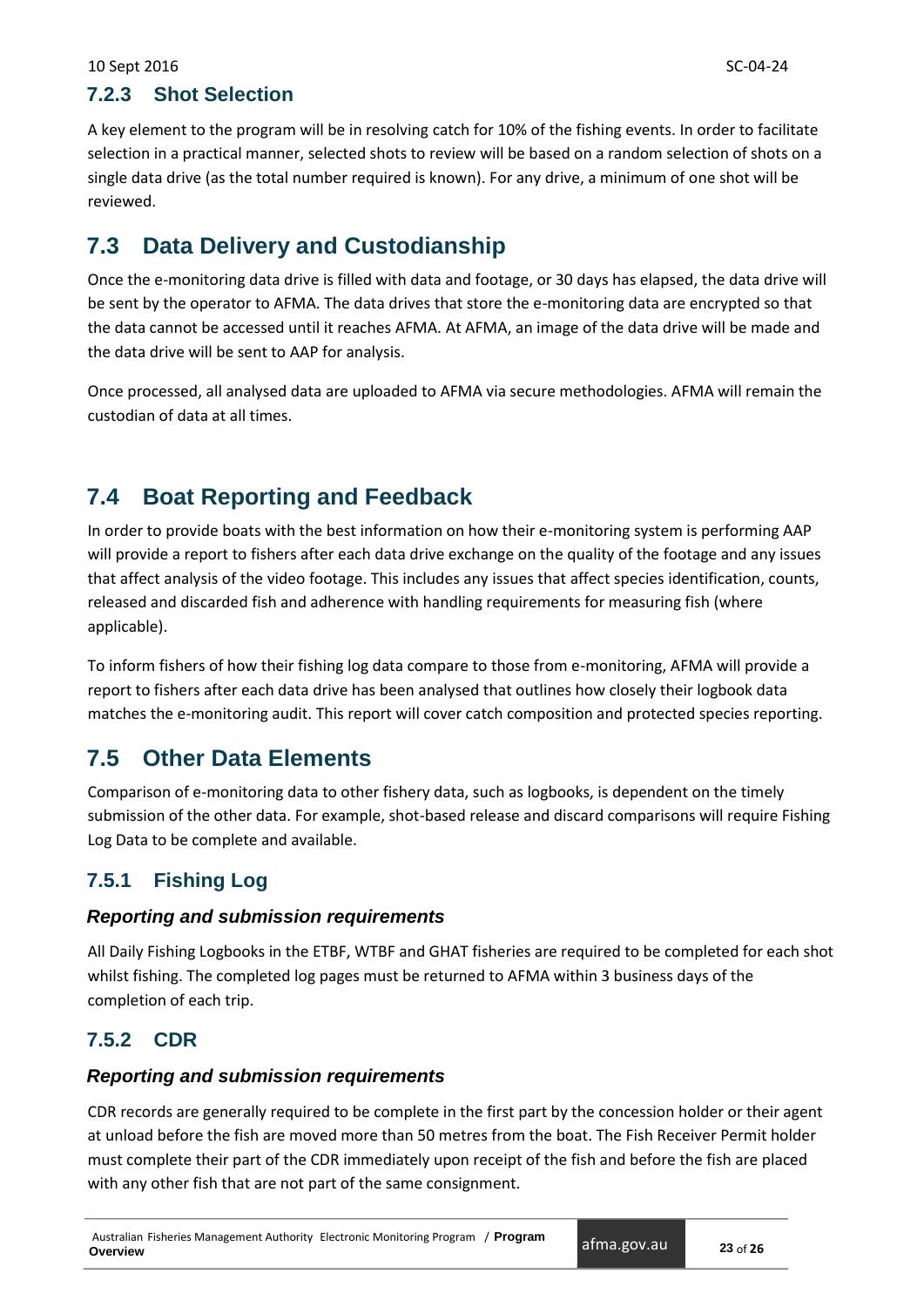### 10 Sept 2016 SC-04-24

<span id="page-27-0"></span>Both parts of the CDR or the electronically produced CDR's are required to be sent to AFMA within three business days of the unload date.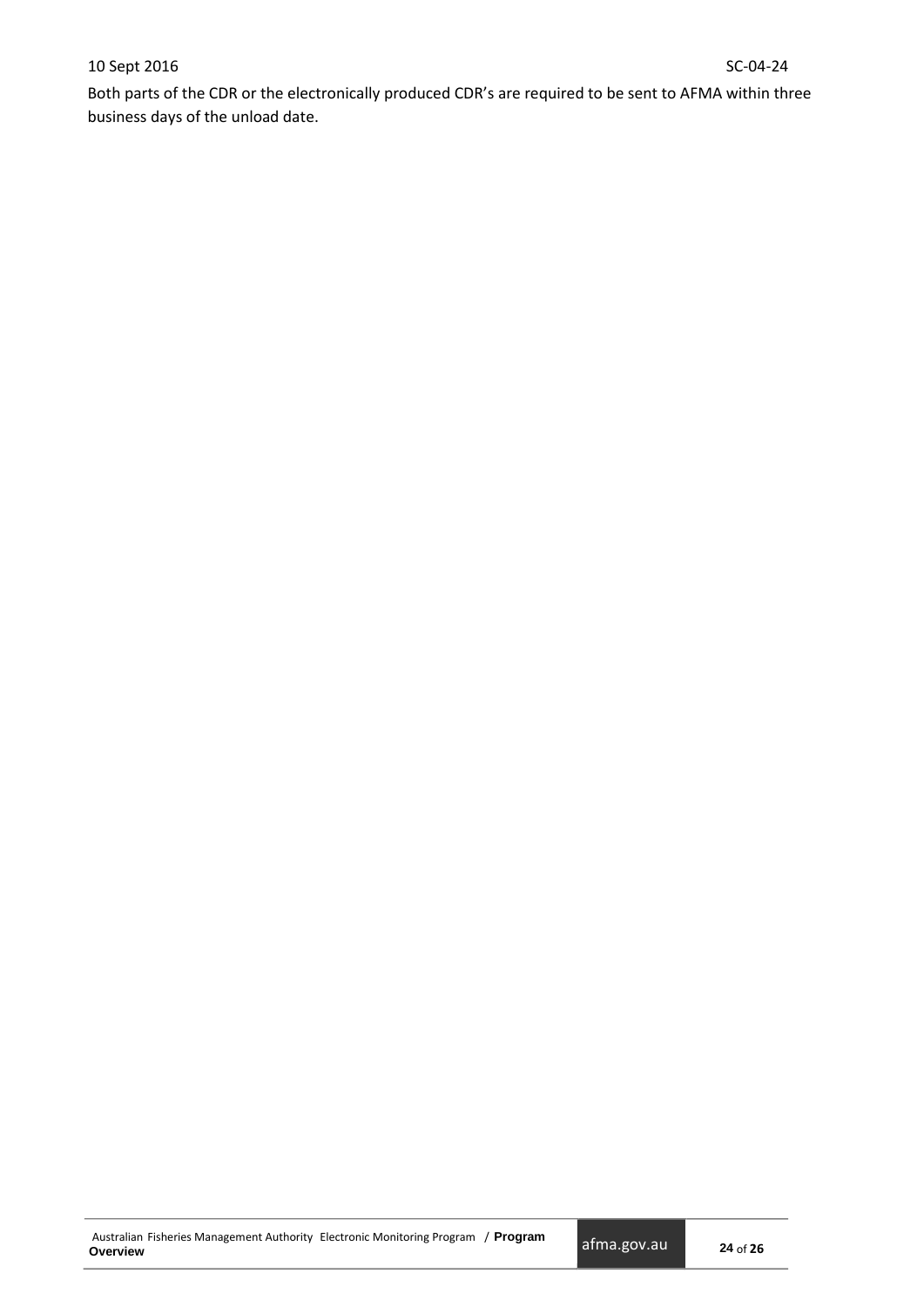# **8 Privacy and Security**

# <span id="page-28-0"></span>**8.1 Privacy safeguards**

Various safeguards apply to the disclosure of personal or commercial information. For example, AFMA may prevent or limit this information being passed to others, and where personal information is not relevant to the purpose of the disclosure, the personal information can be obscured.

The *Freedom of Information Act 1982* (FOI Act) applies equally to data in written form or in visual form, such as video footage.

If a request is made under the FOI Act for access to e-monitoring footage, the footage may be exempt from disclosure on a number of grounds. These grounds include that the information has commercial value that could reasonably be expected to be destroyed or diminished if the information were disclosed, or where the footage contains personal information.

In that circumstance, AFMA would first consult with the person(s) who may be affected by the release. The affected person(s) would have review rights in the event that AFMA decided that the information should be released.

# <span id="page-28-1"></span>**8.2 Data Encryption**

During the operational phase of the e-monitoring program, e-monitoring footage will be encrypted at the time of recording. This data will only be able to be reviewed with the use of an encryption key. Encryption keys will be held by AFMA and AAP personnel only.

# <span id="page-28-2"></span>**8.3 Data Release and Distribution**

As with all information it collects, AFMA must be able to use and disclose e-monitoring data (including video footage) where this is necessary to carry out its functions under the *Fisheries Management Act 1991* and *Fisheries Administration Act 1991*.

This includes disclosure to other government agencies of data that relates to:

- possible breaches of the law
- the administration and management of fisheries and marine environments
- research or monitoring about marine fisheries or environments
- other laws which would potentially require AFMA to disclose data, such as the FOI Act, or by court order.

<span id="page-28-3"></span>AFMA cannot lawfully disclose information unless authorised or required by law.